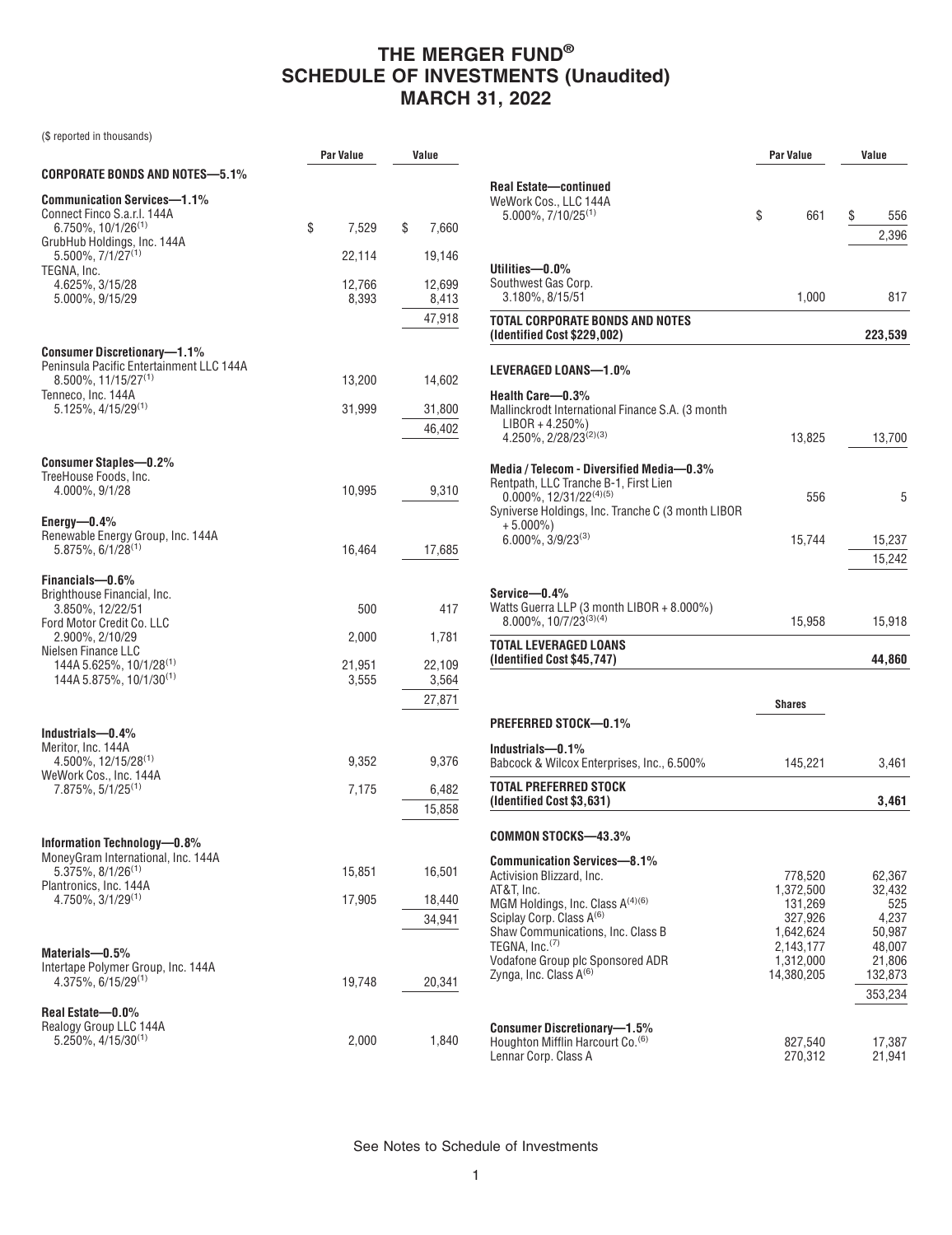(\$ reported in thousands)

|                                                                                                                                                                                                                                                                                                                                                                                                                                                                                                                                                                       | Shares                                                                                                                                                 | Value                                                                                                                           |
|-----------------------------------------------------------------------------------------------------------------------------------------------------------------------------------------------------------------------------------------------------------------------------------------------------------------------------------------------------------------------------------------------------------------------------------------------------------------------------------------------------------------------------------------------------------------------|--------------------------------------------------------------------------------------------------------------------------------------------------------|---------------------------------------------------------------------------------------------------------------------------------|
| <b>Consumer Discretionary-continued</b><br>Sportsman's Warehouse Holdings, Inc. <sup>(6)</sup><br>Tenneco, Inc. Class A <sup>(6)</sup>                                                                                                                                                                                                                                                                                                                                                                                                                                | 991,161<br>840,860                                                                                                                                     | \$<br>10,595<br>15,405<br>65,328                                                                                                |
| <b>Consumer Staples-0.2%</b><br>Sanderson Farms, Inc.<br>TPCO Holding Corp. <sup>(6)</sup>                                                                                                                                                                                                                                                                                                                                                                                                                                                                            | 48,525<br>1,816,240                                                                                                                                    | 9,098<br>2,288<br>11,386                                                                                                        |
| Energy $-0.3\%$<br>Oasis Petroleum, Inc.                                                                                                                                                                                                                                                                                                                                                                                                                                                                                                                              | 82,334                                                                                                                                                 | 12,045                                                                                                                          |
| Financials-4.8%<br>Alleghany Corp. <sup>(6)</sup><br>American National Group, Inc.<br>First Horizon Corp. (6)(7)<br>Flagstar Bancorp, Inc.<br>Hartford Financial Services Group, Inc. (The)<br>People's United Financial, Inc.<br>Poema Global Holdings Corp. Class A(6)                                                                                                                                                                                                                                                                                              | 17,484<br>125,278<br>3,683,461<br>107,110<br>349,090<br>2,602,186<br>235,695                                                                           | 14,809<br>23,689<br>86,525<br>4,541<br>25,068<br>52,018<br>2,357<br>209,007                                                     |
| Health Care-6.2%<br>ATI Physical Therapy, Inc. <sup>(6)</sup><br>Cerner Corp.<br>Clinigen Group plc<br>Convey Health Solutions Holdings, Inc. <sup>(6)</sup><br>GlaxoSmithKline plc Sponsored ADR<br>Intersect ENT, Inc. <sup>(6)</sup><br>LHC Group, Inc. <sup>(6)</sup>                                                                                                                                                                                                                                                                                             | 306,157<br>2,268,055<br>703,660<br>3,901<br>501,900<br>671,909<br>54,408                                                                               | 576<br>212,199<br>8,522<br>26<br>21,863<br>18,820<br>9,173<br>271,179                                                           |
| Industrials-3.7%<br>Aerojet Rocketdyne Holdings, Inc. <sup>(6)</sup><br>Cornerstone Building Brands, Inc. <sup>(6)</sup><br>Hertz Global Holdings, Inc. <sup>(6)</sup><br>Meritor, Inc. <sup>(6)</sup><br>Nielsen Holdings plc<br>SPX FLOW, Inc.<br>Welbilt, Inc. <sup>(6)</sup><br>XPO Logistics, Inc. <sup>(6)</sup>                                                                                                                                                                                                                                                | 34,735<br>621,247<br>16,825<br>1,123,331<br>586,402<br>124,521<br>1,487,326<br>577,100                                                                 | 1,367<br>15,109<br>373<br>39,957<br>15.973<br>10,736<br>35,324<br>42,013<br>160,852                                             |
| Information Technology-15.1%<br>Anaplan, Inc. <sup>(6)</sup><br>Citrix Systems, Inc. <sup>(7)</sup><br>CMC Materials, Inc. <sup>(7)</sup><br>Coherent, Inc. <sup>(6)(7)</sup><br>Five9, $Inc.$ <sup>(6)</sup><br>Lazard Growth Acquisition Corp. I(6)<br>Magnachip Semiconductor Corp. <sup>(6)</sup><br>Mandiant, Inc. <sup>(6)</sup><br>MoneyGram International, Inc. <sup>(6)</sup><br>NeoPhotonics Corp. <sup>(6)</sup><br>Plantronics, Inc. (6)<br>Rogers Corp. <sup>(6)(7)</sup><br>Tower Semiconductor Ltd. <sup>(6)</sup><br>UserTesting, Inc. <sup>(6)</sup> | 955,092<br>885,007<br>475,674<br>694,657<br>75,600<br>440,843<br>49,305<br>2,357,446<br>1,361,319<br>1,310,798<br>260,603<br>196,462<br>456,115<br>400 | 62,129<br>89,297<br>88,190<br>189,891<br>8,346<br>4,320<br>834<br>52,595<br>14,376<br>19,937<br>10,268<br>53,379<br>22,076<br>4 |

|                                                                                                                                                                                                                                                                                                                                                                                                                                                                                                         | <b>Shares</b>                                                                                                     | Value                                                           |
|---------------------------------------------------------------------------------------------------------------------------------------------------------------------------------------------------------------------------------------------------------------------------------------------------------------------------------------------------------------------------------------------------------------------------------------------------------------------------------------------------------|-------------------------------------------------------------------------------------------------------------------|-----------------------------------------------------------------|
| <b>Information Technology-continued</b><br>Vonage Holdings Corp. <sup>(6)</sup>                                                                                                                                                                                                                                                                                                                                                                                                                         | 2,305,512                                                                                                         | \$<br>46,779<br>662,421                                         |
| Materials-1.2%<br>Atotech Ltd. <sup>(6)</sup><br>Ferro Corp. <sup>(6)</sup>                                                                                                                                                                                                                                                                                                                                                                                                                             | 1,289,606<br>1,124,548                                                                                            | 28,307<br>24,447<br>52,754                                      |
| Real Estate-2.2%<br>Bluerock Residential Growth REIT, Inc. Class A<br>Healthcare Trust of America, Inc. Class A <sup>(7)</sup>                                                                                                                                                                                                                                                                                                                                                                          | 450,222<br>2,713,723                                                                                              | 11,962<br>85,048<br>97,010                                      |
| TOTAL COMMON STOCKS<br>(Identified Cost \$1,887,493)                                                                                                                                                                                                                                                                                                                                                                                                                                                    |                                                                                                                   | 1,895,216                                                       |
| RIGHTS-0.0%                                                                                                                                                                                                                                                                                                                                                                                                                                                                                             |                                                                                                                   |                                                                 |
| Communication Services-0.0%<br>Media General, Inc. (4)(6)(7)                                                                                                                                                                                                                                                                                                                                                                                                                                            | 891,153                                                                                                           |                                                                 |
| Financials-0.0%<br>Shelter Acquisition Corp. I Sponsor Shares <sup>(4)(6)</sup>                                                                                                                                                                                                                                                                                                                                                                                                                         | 52,650                                                                                                            |                                                                 |
| Health Care-0.0%<br>Bristol Myers Squibb Co. <sup>(4)(6)</sup>                                                                                                                                                                                                                                                                                                                                                                                                                                          | 453,175                                                                                                           | 464                                                             |
| TOTAL RIGHTS<br>(Identified Cost \$—)                                                                                                                                                                                                                                                                                                                                                                                                                                                                   |                                                                                                                   | 464                                                             |
| WARRANTS-0.1%                                                                                                                                                                                                                                                                                                                                                                                                                                                                                           |                                                                                                                   |                                                                 |
| Communication Services—0.0%<br>Akazoo S.A. (4)(6)<br>BuzzFeed, Inc. <sup>(6)</sup>                                                                                                                                                                                                                                                                                                                                                                                                                      | 238,850<br>117,848                                                                                                | 100<br>100                                                      |
| <b>Consumer Discretionary-0.0%</b><br>Cazoo Group Ltd <sup>(6)</sup><br>CEC Brands LLC <sup>(4)(6)</sup><br>Enjoy Technology, Inc. <sup>(6)</sup>                                                                                                                                                                                                                                                                                                                                                       | 380,410<br>189,648<br>13,538                                                                                      | 145<br>569<br>3<br>717                                          |
| Consumer Staples—0.0%<br>Whole Earth Brands, Inc. <sup>(6)</sup>                                                                                                                                                                                                                                                                                                                                                                                                                                        | 229,941                                                                                                           | 133                                                             |
| Financials-0.1%<br>Accelerate Acquisition Corp. <sup>(6)</sup><br>Apollo Strategic Growth Capital <sup>(6)</sup><br>Arrowroot Acquisition Corp. <sup>(6)</sup><br>Austerlitz Acquisition Corp. I(6)<br>Avanti Acquisition Corp. <sup>(6)</sup><br>CC Neuberger Principal Holdings II(6)<br>CF Acquisition Corp. VIII <sup>(6)</sup><br>CHP Merger Corp. <sup>(6)</sup><br>Cohn Robbins Holdings Corp. <sup>(6)</sup><br>Conx Corp. <sup>(6)</sup><br>Deep Lake Capital Acquisition Corp. <sup>(6)</sup> | 201,400<br>163,274<br>462,172<br>9,500<br>125,000<br>17,943<br>40,000<br>100,814<br>297,617<br>153,442<br>167,691 | 78<br>224<br>93<br>5<br>32<br>18<br>13<br>17<br>229<br>64<br>34 |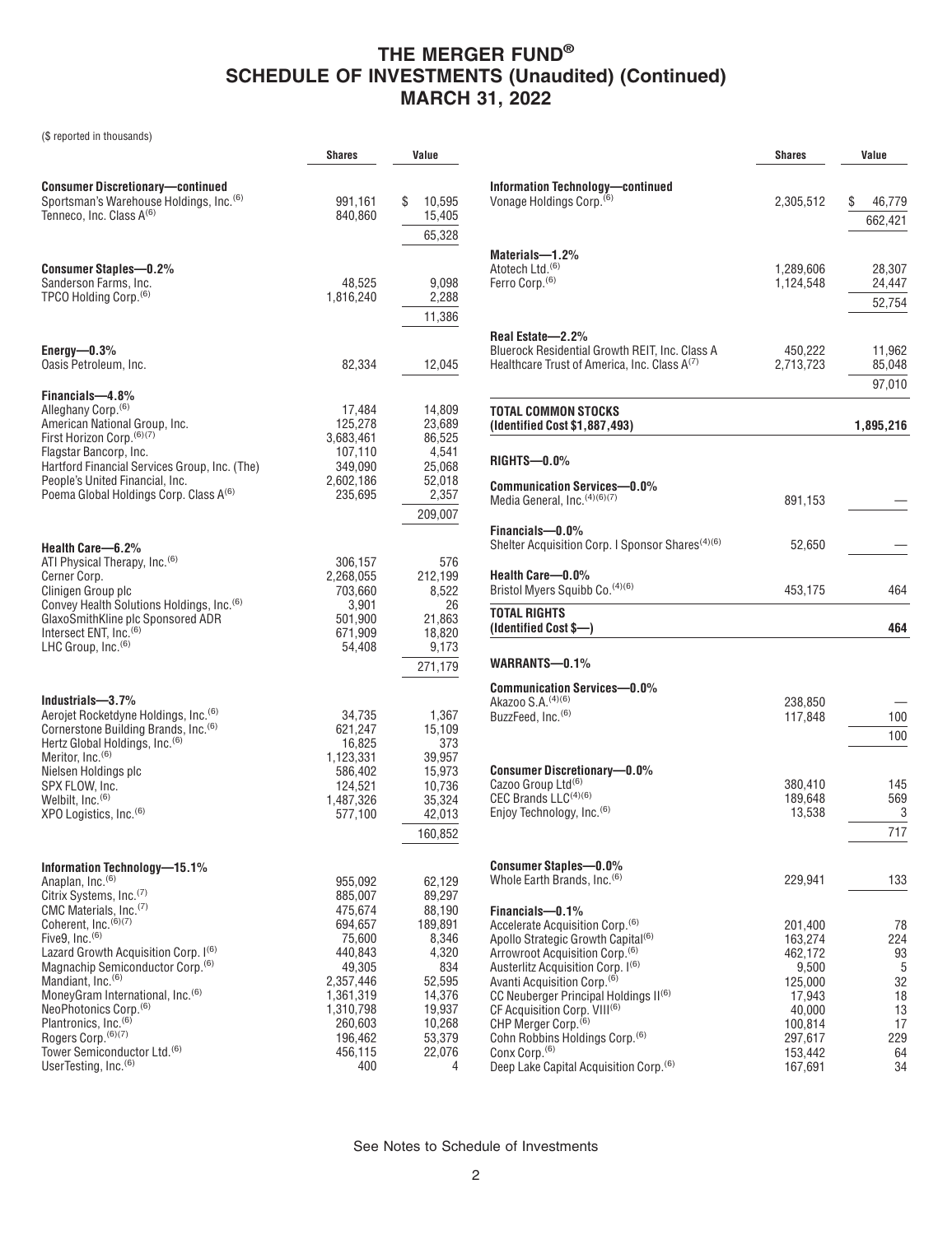(\$ reported in thousands)

|                                                                | <b>Shares</b>       | Value          |                                                                                                              | <b>Shares/Units</b> | Value          |
|----------------------------------------------------------------|---------------------|----------------|--------------------------------------------------------------------------------------------------------------|---------------------|----------------|
|                                                                |                     |                | Agba Acquisition Ltd. <sup>(6)</sup>                                                                         | 49,368              | \$<br>551      |
| <b>Financials-continued</b>                                    |                     |                | Agile Growth Corp. Class A <sup>(6)</sup>                                                                    | 371,222             | 3,619          |
| E.Merge Technology Acquisition Corp. <sup>(6)</sup>            | 395,766             | \$<br>67       | Alpha Partners Technology Merger Corp. Class A <sup>(6)</sup>                                                | 441,459             | 4,265          |
| Equity Distribution Acquisition Corp. <sup>(6)</sup>           | 13,806              | 5              | AltEnergy Acquisition Corp. <sup>(6)</sup>                                                                   | 125,618             | 1,252          |
| Forge Global Holdings, Inc. <sup>(6)</sup>                     | 118,190             | 196            | Altimar Acquisition Corp. III <sup>(6)</sup>                                                                 | 163,357             | 1,609          |
| Fortress Capital Acquisition Corp. <sup>(6)</sup>              | 68,899              | 28             | Altimar Acquisition Corp. III Class A <sup>(6)</sup>                                                         | 150,000             | 1,469          |
| GCM Grosvenor, Inc. <sup>(6)</sup>                             | 102,070             | 143            | Altimeter Growth Corp. 2 Class A (6)                                                                         | 298,403             | 2,930          |
| Goal Acquisitions Corp. <sup>(6)</sup>                         | 564,935             | 169            | Altitude Acquisition Corp. Class A <sup>(6)</sup>                                                            | 481,728             | 4,793          |
| Golden Falcon Acquisition Corp. <sup>(6)</sup>                 | 172,837             | 47             | Anzu Special Acquisition Corp. 1 <sup>(6)</sup>                                                              | 15,412              | 152            |
| Healthcare Services Acquisition Corp. <sup>(6)</sup>           | 225,254             | 79             | Anzu Special Acquisition Corp. I Class A <sup>(6)</sup>                                                      | 441,364             | 4,312          |
| HPX Corp. <sup>(6)</sup>                                       | 24,612              | $\overline{4}$ | Apollo Strategic Growth Capital Class A <sup>(6)</sup>                                                       | 859,790             | 8,555          |
| KL Acquisition Corp. <sup>(6)</sup>                            | 207,528             | 38             | Apollo Strategic Growth Capital II Class A <sup>(6)</sup>                                                    | 200,000             | 1,960          |
| Longview Acquisition Corp. II <sup>(6)</sup>                   | 85,384              | 36             | Archimedes Tech SPAC Partners Co. <sup>(6)</sup>                                                             | 13,489              | 136            |
| Marlin Technology Corp. <sup>(6)</sup>                         | 220,545             | 66             | ArcLight Clean Transition Corp. II Class A <sup>(6)</sup>                                                    | 435,720             | 4,322          |
| Medicus Sciences Acquisition Corp. <sup>(6)</sup>              | 18,222              | 8              | Ares Acquisition Corp. <sup>(6)</sup>                                                                        | 157,500             | 1,558          |
| Moneylion, Inc. <sup>(6)</sup>                                 | 106,742             | 41             | Ares Acquisition Corp. Class A <sup>(6)</sup>                                                                | 100,000             | 981            |
| Pathfinder Acquisition Corp. <sup>(6)</sup>                    | 74,121              | 27             | Arrowroot Acquisition Corp. Class A <sup>(6)</sup>                                                           | 575,536             | 5,609          |
| Pioneer Merger Corp. <sup>(6)</sup>                            | 145,550             | 29             | Artemis Strategic Investment Corp. Class A <sup>(6)</sup>                                                    | 437,600             | 4,367          |
| Pontem Corp. <sup>(6)</sup>                                    | 134,633             | 44             | Artisan Acquisition Corp. Class A <sup>(6)</sup>                                                             | 217,825             | 2,150          |
| Prospector Capital Corp. <sup>(6)</sup>                        | 155,088             | 44             | Astrea Acquisition Corp. Class A <sup>(6)</sup>                                                              | 430,908             | 4,210          |
| RMG Acquisition Corp. III <sup>(6)</sup>                       | 85,180              | 38             | Athena Consumer Acquisition Corp. <sup>(6)</sup>                                                             | 83,859              | 839            |
| Senior Connect Acquisition Corp. I <sup>(6)</sup>              | 158,629             | 28             | Atlas Crest Investment Corp. II <sup>(6)</sup>                                                               | 107,500             | 1,058          |
| Supernova Partners Acquisition Co. III Ltd <sup>(6)</sup>      | 79,167              | 37             | Atlas Crest Investment Corp. II Class A <sup>(6)</sup>                                                       | 306,631             | 3,011          |
| Thunder Bridge Capital Partners III, Inc. <sup>(6)</sup>       | 81,350              | 43             | Ault Disruptive Technologies Corp. <sup>(6)</sup>                                                            | 128,174             | 1,278          |
| Tishman Speyer Innovation Corp. II <sup>(6)</sup>              | 70,542              | 27             | Aurora Acquisition Corp. Class A <sup>(6)</sup>                                                              | 175,172             | 1,727          |
| Tuscan Holdings Corp. II <sup>(6)</sup>                        | 109,883             | 55             | Austerlitz Acquisition Corp. I Class A <sup>(6)</sup>                                                        | 820,401             | 8,056          |
| VectolQ Acquisition Corp. II <sup>(6)</sup>                    | 63,188              | 29             | Austerlitz Acquisition Corp. II <sup>(6)</sup>                                                               | 63,000              | 622            |
| Virgin Group Acquisition Corp. II <sup>(6)</sup>               | 78,996              | 30             | Austerlitz Acquisition Corp. II Class A <sup>(6)</sup>                                                       | 392,818             | 3,842          |
|                                                                |                     | 2,165          | Authentic Equity Acquisition Corp. <sup>(6)</sup>                                                            | 21,600              | 215            |
|                                                                |                     |                | Avanti Acquisition Corp. Class A <sup>(6)</sup>                                                              | 609,156             | 6,006          |
| Health Care-0.0%                                               |                     |                | Avista Public Acquisition Corp. II Class A(6)                                                                | 431,754             | 4,369          |
| Pear Therapeutics, Inc. <sup>(6)</sup>                         | 6,166               | 5              | AxonPrime Infrastructure Acquisition Corp. <sup>(6)</sup>                                                    | 500                 | 5              |
| Quantum-Si, Inc. <sup>(6)</sup>                                | 32,085              | 37             | AxonPrime Infrastructure Acquisition Corp.                                                                   |                     |                |
|                                                                |                     |                | Class $A^{(6)}$                                                                                              | 100,000             | 963            |
|                                                                |                     | 42             | Belong Acquisition Corp. Class A(6)                                                                          | 45,049              | 441            |
|                                                                |                     |                | Big Sky Growth Partners, Inc. Class A <sup>(6)</sup>                                                         | 11,109              | 108            |
| Industrials-0.0%                                               |                     |                | Bilander Acquisition Corp. Class A <sup>(6)</sup>                                                            | 441,893             | 4,273          |
| Berkshire Grey, Inc. <sup>(6)</sup>                            | 88,153              | 36             | Biotech Acquisition Co. <sup>(6)</sup>                                                                       | 40,000              | 395            |
| Shapeways Holdings, Inc. <sup>(6)</sup>                        | 112,274             | 39             | Biotech Acquisition Co. Class A <sup>(6)</sup>                                                               | 434,517             | 4,280          |
|                                                                |                     | 75             | Blue Whale Acquisition Corp. I Class A <sup>(6)</sup>                                                        | 103,519             | 1,004          |
|                                                                |                     |                | BlueRiver Acquisition Corp. <sup>(6)</sup>                                                                   | 10,650              | 105            |
|                                                                |                     |                | BOA Acquisition Corp. Class A <sup>(6)</sup>                                                                 | 307,206             | 3,041          |
| Information Technology-0.0%                                    |                     |                | Brigade-M3 European Acquisition Corp. <sup>(6)</sup>                                                         | 250,490             | 2,462          |
| BigBear.ai Holdings, Inc. <sup>(6)</sup>                       | 43,484              | 38             | Build Acquisition Corp. <sup>(6)</sup>                                                                       | 76,056              | 746            |
| Embark Technology, Inc. <sup>(6)</sup>                         | 3,466               | 4              | Catalyst Partners Acquisition Corp. Class A <sup>(6)</sup>                                                   | 440,985<br>754,616  | 4,291<br>7,486 |
| KLDiscovery, Inc. <sup>(6)</sup>                               | 677,651             | 169            | CC Neuberger Principal Holdings II Class A <sup>(6)</sup>                                                    | 114,000             | 1,135          |
|                                                                |                     | 211            | CC Neuberger Principal Holdings III <sup>(6)</sup>                                                           | 93,305              | 920            |
|                                                                |                     |                | CC Neuberger Principal Holdings III Class A <sup>(6)</sup><br>CF Acquisition Corp. VI Class A <sup>(6)</sup> | 7,876               | 93             |
| Materials-0.0%                                                 |                     |                | CHP Merger Corp. Class A <sup>(6)</sup>                                                                      | 274,195             | 2,791          |
| Ginkgo Bioworks Holdings, Inc. <sup>(6)</sup>                  | 2,620               | 2              | Churchill Capital Corp. V Class A <sup>(6)</sup>                                                             | 184,334             | 1,812          |
|                                                                |                     |                | Churchill Capital Corp. VII Class A <sup>(6)</sup>                                                           | 873,520             | 8,552          |
| <b>TOTAL WARRANTS</b>                                          |                     |                | CIIG Capital Partners II, Inc. <sup>(6)</sup>                                                                | 337,246             | 3,389          |
| (Identified Cost \$17,222)                                     |                     | 3,445          | Class Acceleration Corp. <sup>(6)</sup>                                                                      | 11,750              | 116            |
|                                                                |                     |                | Climate Real Impact Solutions II Acquisition Corp. <sup>(6)</sup>                                            | 4,860               | 48             |
|                                                                |                     |                | Climate Real Impact Solutions II Acquisition Corp.                                                           |                     |                |
|                                                                | <b>Shares/Units</b> |                | Class $A^{(6)}$                                                                                              | 436,069             | 4,269          |
| <b>SPECIAL PURPOSE ACQUISITION COMPANIES-17.5%</b>             |                     |                | Cohn Robbins Holdings Corp. Class A <sup>(6)</sup>                                                           | 1,092,312           | 10,858         |
| 26 Capital Acquisition Corp. <sup>(6)</sup>                    | 122,000             | 1,231          | Colicity, Inc. <sup>(6)</sup>                                                                                | 368,445             | 3,627          |
| 7GC & Co. Holdings, Inc. Class A <sup>(6)</sup>                | 440,351             | 4,320          | Colonnade Acquisition Corp. II <sup>(6)</sup>                                                                | 62,933              | 617            |
| Accelerate Acquisition Corp. Class A <sup>(6)</sup>            | 604,200             | 5,897          | Compute Health Acquisition Corp. <sup>(6)</sup>                                                              | 413,002             | 4,089          |
| AEA-Bridges Impact Corp. Class A <sup>(6)</sup>                | 436,514             | 4,322          | Compute Health Acquisition Corp. Class A <sup>(6)</sup>                                                      | 300,000             | 2,934          |
| AfterNext Health Tech Acquisition Corp. Class A <sup>(6)</sup> | 527,310             | 5,104          | Concord Acquisition Corp. Class A <sup>(6)</sup>                                                             | 280,885             | 2,795          |
|                                                                |                     |                | Concord Acquisition Corp. II Class A <sup>(6)</sup>                                                          | 662,974             | 6,418          |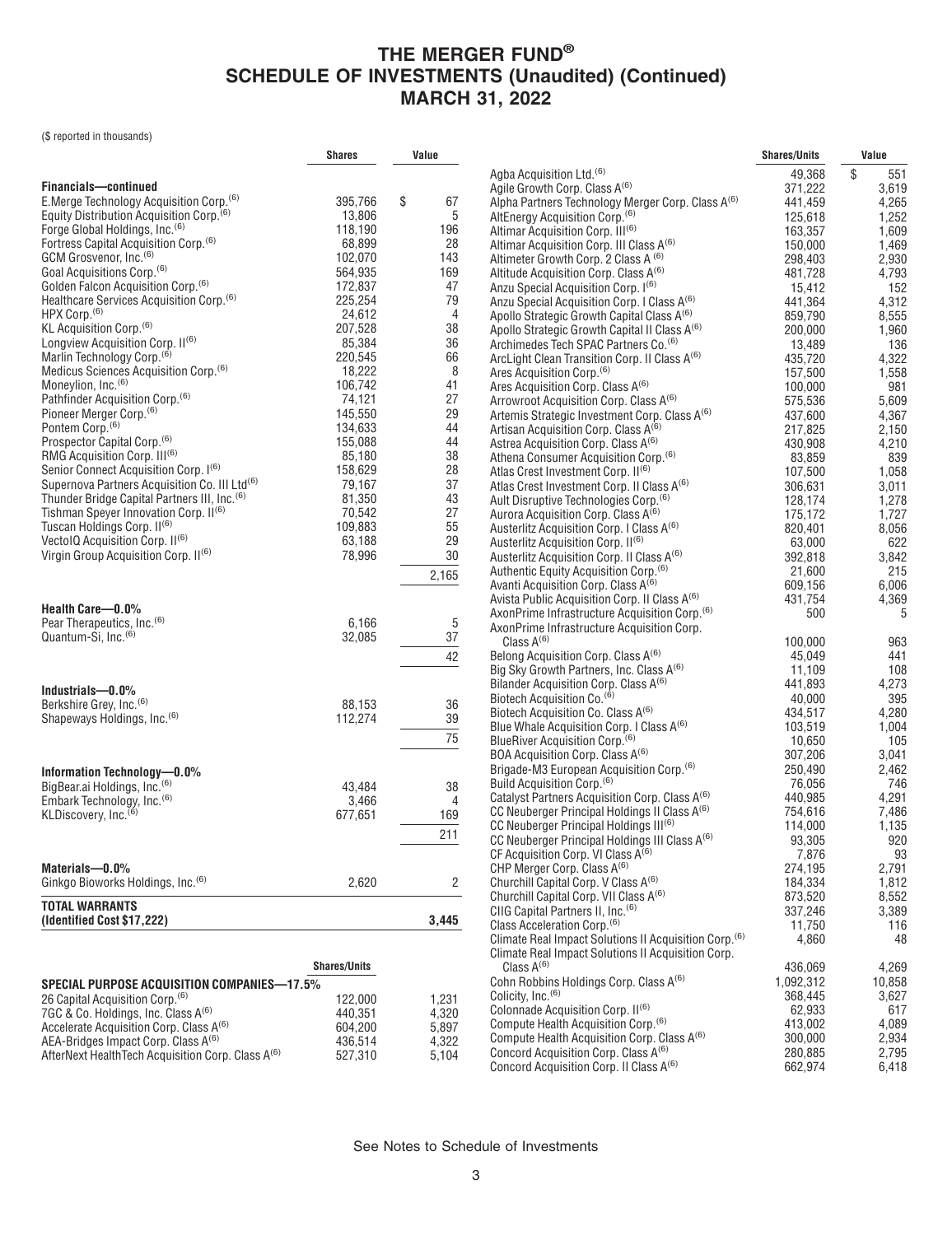(\$ reported in thousands)

|                                                                                                            | <b>Shares/Units</b> | Value          |                                                                                                     | <b>Shares/Units</b> | Value          |
|------------------------------------------------------------------------------------------------------------|---------------------|----------------|-----------------------------------------------------------------------------------------------------|---------------------|----------------|
| Concord Acquisition Corp. III Class A <sup>(6)</sup>                                                       | 375,662             | \$<br>3,727    | HPX Corp. Class A <sup>(6)</sup>                                                                    | 49.224              | \$<br>488      |
| Conx Corp. Class A(6)                                                                                      | 613,768             | 6,046          | Hudson Executive Investment Corp. II(6)                                                             | 17,300              | 170            |
| Conyers Park III Acquisition Corp. Class A <sup>(6)</sup>                                                  | 438,254             | 4,273          | Independence Holdings Corp. <sup>(6)</sup>                                                          | 113,012             | 1,123          |
| Corazon Capital V838 Monoceros Corp. Class A(6)                                                            | 219,127             | 2,137          | Independence Holdings Corp. Class A <sup>(6)</sup>                                                  | 306,692             | 3,003          |
| Corner Growth Acquisition Corp. <sup>(6)</sup>                                                             | 188,816             | 1,867          | Infinite Acquisition Corp. <sup>(6)</sup>                                                           | 104,431             | 1,040          |
| COVA Acquisition Corp. <sup>(6)</sup>                                                                      | 162,199             | 1,601          | INSU Acquisition Corp. III Class A <sup>(6)</sup>                                                   | 436,638             | 4,288          |
| Crown PropTech Acquisitions Class A <sup>(6)</sup>                                                         | 435,176             | 4,300          | InterPrivate II Acquisition Corp. <sup>(6)</sup>                                                    | 63,494              | 621            |
| D & Z Media Acquisition Corp. <sup>(6)</sup>                                                               | 167,214             | 1,642          | InterPrivate III Financial Partners, Inc. Class A <sup>(6)</sup>                                    | 63,490              | 627            |
| DA32 Life Science Tech Acquisition Corp. Class A <sup>(6)</sup>                                            | 156,534             | 1,526          | InterPrivate IV InfraTech Partners, Inc. <sup>(6)</sup>                                             | 16,373              | 161            |
| Decarbonization Plus Acquisition Corp. IV Class A <sup>(6)</sup>                                           | 407,972             | 4,055          | ION Acquisition Corp. 3 Ltd. Class A <sup>(6)</sup>                                                 | 437,873             | 4,265          |
| Deep Lake Capital Acquisition Corp. Class A <sup>(6)</sup>                                                 | 335,382             | 3,297          | Isleworth Healthcare Acquisition Corp. <sup>(6)</sup>                                               | 436,449             | 4,321          |
| DHC Acquisition Corp. Class A <sup>(6)</sup>                                                               | 448,953             | 4,400          | Jack Creek Investment Corp. <sup>(6)</sup>                                                          | 116,600             | 1,152          |
| Digital Transformation Opportunities Corp. Class A <sup>(6)</sup>                                          | 182,295             | 1,779          | Jack Creek Investment Corp. Class A <sup>(6)</sup>                                                  | 302,112             | 2,964          |
| Direct Selling Acquisition Corp. <sup>(6)</sup>                                                            | 94,000              | 948            | Jaws Hurricane Acquisition Corp. Class A <sup>(6)</sup>                                             | 391,573             | 3,826          |
| DMY Technology Group, Inc. VI <sup>(6)</sup>                                                               | 189                 | $\overline{2}$ | Jaws Juggernaut Acquisition Corp. <sup>(6)</sup>                                                    | 295.167             | 2,916          |
| Dragoneer Growth Opportunities Corp. III Class A <sup>(6)</sup>                                            | 435,587             | 4,251          | Jaws Juggernaut Acquisition Corp. Class A <sup>(6)</sup>                                            | 131,123             | 1,280          |
| Dynamics Special Purpose Corp. Class A <sup>(6)</sup>                                                      | 455,060             | 4,494          | Jaws Mustang Acquisition Corp. <sup>(6)</sup>                                                       | 36,600              | 362            |
| E.Merge Technology Acquisition Corp. Class A <sup>(6)</sup>                                                | 1,187,298           | 11,754         | Jaws Mustang Acquisition Corp. Class A <sup>(6)</sup>                                               | 483,788             | 4,746          |
| EdtechX Holdings Acquisition Corp. II Class A <sup>(6)</sup>                                               | 98,926              | 999            | JOFF Fintech Acquisition Corp. Class A <sup>(6)</sup>                                               | 246,856             | 2,412          |
| Elliott Opportunity II Corp. <sup>(6)</sup>                                                                | 81,448              | 793            | Juniper II Corp. Class A <sup>(6)</sup>                                                             | 6,049               | 60             |
| Elliott Opportunity II Corp. Class A <sup>(6)</sup>                                                        | 435,340             | 4,258          | Kensington Capital Acquisition Corp. IV <sup>(6)</sup>                                              | 358,384             | 3,587          |
| Enterprise 4.0 Technology Acquisition Corp. <sup>(6)</sup>                                                 | 125,722             | 1,269          | Kensington Capital Acquisition Corp. V <sup>(6)</sup>                                               | 169,255             | 1,743          |
| Equity Distribution Acquisition Corp. Class $A^{(6)}$                                                      | 1,069,829           | 10,580         | Khosla Ventures Acquisition Co. Class $A^{(6)}$                                                     | 440,241             | 4,306          |
| <b>ESGEN Acquisition Corp.</b> <sup>(6)</sup>                                                              | 146,752             | 1,485          | Khosla Ventures Acquisition Co. III Class A <sup>(6)</sup>                                          | 388,928             | 3,800          |
| ESM Acquisition Corp. (6)                                                                                  | 63,000              | 624            | Kismet Acquisition Three Corp. <sup>(6)</sup>                                                       | 84                  | $\overline{1}$ |
| Eucrates Biomedical Acquisition Corp. <sup>(6)</sup>                                                       | 927                 | 9              | Kismet Acquisition Three Corp. Class A <sup>(6)</sup>                                               | 438,780             | 4,296          |
| ExcelFin Acquisition Corp. <sup>(6)</sup>                                                                  | 125,701             | 1,253          | KKR Acquisition Holdings I Corp. <sup>(6)</sup>                                                     | 424,235             | 4,200          |
| ExcelFin Acquisition Corp. Class A(6)                                                                      | 158,794<br>434,863  | 1,583          | KL Acquisition Corp. Class $A^{(6)}$                                                                | 622,584<br>32,000   | 6,108<br>319   |
| Fifth Wall Acquisition Corp. III Class A <sup>(6)</sup><br>FinServ Acquisition Corp. II <sup>(6)</sup>     | 95,843              | 4,223<br>945   | Kludeln I Acquisition Corp. <sup>(6)</sup><br>L Catterton Asia Acquisition Corp. Class $A^{(6)}$    | 439,236             |                |
| FinServ Acquisition Corp. II Class $A^{(6)}$                                                               | 130,245             | 1,270          | Landcadia Holdings IV, Inc. Class $A^{(6)}$                                                         | 434,726             | 4,287<br>4,269 |
| FinTech Acquisition Corp. VI <sup>(6)</sup>                                                                | 206,626             | 2,035          | LAVA Medtech Acquisition Corp. Class $A^{(6)}$                                                      | 197,384             | 1,964          |
| FinTech Acquisition Corp. VI Class A <sup>(6)</sup>                                                        | 231,086             | 2,269          | LDH Growth Corp. I Class $A^{(6)}$                                                                  | 438,110             | 4,285          |
| Fintech Evolution Acquisition Group <sup>(6)</sup>                                                         | 270,205             | 2,667          | Lerer Hippeau Acquisition Corp. Class A <sup>(6)</sup>                                              | 440,533             | 4,295          |
| Fortistar Sustainable Solutions Corp. Class A <sup>(6)</sup>                                               | 439,156             | 4,299          | Live Oak Crestview Climate Acquisition Corp. <sup>(6)</sup>                                         | 430,057             | 4,210          |
| Fortress Capital Acquisition Corp. Class A <sup>(6)</sup>                                                  | 344,495             | 3,404          | Live Oak Mobility Acquisition Corp. Class $A^{(6)}$                                                 | 208,944             | 2,050          |
| Fortress Value Acquisition Corp. III <sup>(6)</sup>                                                        | 83,525              | 823            | Longview Acquisition Corp. II Class A <sup>(6)</sup>                                                | 426,920             | 4,167          |
| Fortress Value Acquisition Corp. III Class A <sup>(6)</sup>                                                | 437,804             | 4,312          | M3-Brigade Acquisition II Corp. Class A <sup>(6)</sup>                                              | 429,828             | 4,199          |
| Fortress Value Acquisition Corp. IV Class A <sup>(6)</sup>                                                 | 437,535             | 4,288          | Macondray Capital Acquisition Corp. I <sup>(6)</sup>                                                | 191,600             | 1,916          |
| FTAC Athena Acquisition Corp. Class A <sup>(6)</sup>                                                       | 503,599             | 4,935          | Macondray Capital Acquisition Corp. I Class A <sup>(6)</sup>                                        | 433,753             | 4,290          |
| FTAC Emerald Acquisition Corp. <sup>(6)</sup>                                                              | 415,930             | 4,151          | Magnum Opus Acquisition Ltd. Class $A^{(6)}$                                                        | 429,084             | 4,252          |
| FTAC Hera Acquisition Corp. <sup>(6)</sup>                                                                 | 141,200             | 1,395          | Marlin Technology Corp. Class A <sup>(6)</sup>                                                      | 661,635             | 6,497          |
| FTAC Parnassus Acquisition Corp. Class A <sup>(6)</sup>                                                    | 437,086             | 4,257          | Mason Industrial Technology, Inc. <sup>(6)</sup>                                                    | 197,230             | 1,943          |
| FTAC Zeus Acquisition Corp. <sup>(6)</sup>                                                                 | 83,545              | 835            | Medicus Sciences Acquisition Corp. Class A <sup>(6)</sup>                                           | 164,000             | 1,604          |
| Fusion Acquisition Corp. II <sup>(6)</sup>                                                                 | 212,300             | 2,083          | MedTech Acquisition Corp. Class A <sup>(6)</sup>                                                    | 346,875             | 3,399          |
| G Squared Ascend I, Inc. (6)                                                                               | 316,031             | 3,126          | Metals Acquisition Corp. Class A <sup>(6)</sup>                                                     | 84,063              | 837            |
| G Squared Ascend I, Inc. Class A <sup>(6)</sup>                                                            | 431,233             | 4,248          | Motive Capital Corp. II(6)                                                                          | 250,495             | 2,555          |
| G Squared Ascend II, Inc. <sup>(6)</sup>                                                                   | 171,106             | 1,656          | Motive Capital Corp. II Class A(6)                                                                  | 184,925             | 1,834          |
| Gesher I Acquisition Corp. <sup>(6)</sup>                                                                  | 125.606             | 1.240          | Music Acquisition Corp. (The) <sup>(6)</sup>                                                        | 205,000             | 2,021          |
| Goal Acquisitions Corp. <sup>(6)</sup>                                                                     | 606,837             | 5,923          | New Vista Acquisition Corp. Class A <sup>(6)</sup>                                                  | 76,113              | 745            |
| Golden Falcon Acquisition Corp. Class A <sup>(6)</sup>                                                     | 345,674             | 3,391          | Newbury Street Acquisition Corp. <sup>(6)</sup>                                                     | 62,108              | 610            |
| Gores Holdings VII, Inc. Class A <sup>(6)</sup>                                                            | 440,392             | 4,311          | Newcourt Acquisition Corp. <sup>(6)</sup>                                                           | 170,491             | 1,705          |
| Gores Holdings VIII, Inc. Class A (6)                                                                      | 5,432               | 54             | Newcourt Acquisition Corp. Class A <sup>(6)</sup>                                                   | 80,403              | 805            |
| Gores Technology Partners II, Inc. Class A <sup>(6)</sup>                                                  | 711,485             | 6,958          | Noble Rock Acquisition Corp. <sup>(6)</sup>                                                         | 18,600              | 183            |
| Gores Technology Partners, Inc. Class A <sup>(6)</sup>                                                     | 603,976             | 5,919          | North Atlantic Acquisition Corp. Class A <sup>(6)</sup>                                             | 437,086             | 4,314          |
| Graf Acquisition Corp. IV(6)                                                                               | 222,759             | 2,163          | North Mountain Merger Corp. Class A <sup>(6)</sup>                                                  | 217,892             | 2,155          |
| Haymaker Acquisition Corp. III <sup>(6)</sup><br>Health Assurance Acquisition Corp. Class A <sup>(6)</sup> | 334,161             | 3,308          | Northern Genesis Acquisition Corp. III Class A <sup>(6)</sup>                                       | 437,421             | 4,265          |
| Healthcare Services Acquisition Corp. Class A <sup>(6)</sup>                                               | 436,766<br>450,508  | 4,302          | Northern Star Investment Corp. II Class A <sup>(6)</sup><br>Omega Alpha SPAC Class A <sup>(6)</sup> | 444,137<br>161,367  | 4,344<br>1,585 |
| Hennessy Capital Investment Corp. V <sup>(6)</sup>                                                         | 8,400               | 4,415<br>83    | Oscar Health, Inc. Class A <sup>(6)</sup>                                                           | 500                 | 5              |
| Hennessy Capital Investment Corp. VI Class A <sup>(6)</sup>                                                | 451,213             | 4,377          | Pathfinder Acquisition Corp. Class A <sup>(6)</sup>                                                 | 370,605             | 3,625          |
| Highland Transcend Partners I Corp. Class A <sup>(6)</sup>                                                 | 20,847              | 205            | Patria Latin American Opportunity Acquisition                                                       |                     |                |
| Home Plate Acquisition Corp. Class A <sup>(6)</sup>                                                        | 294,903             | 2,866          | Corp. <sup>(6)</sup>                                                                                | 33,214              | 334            |
| Horizon Acquisition Corp. II Class A <sup>(6)</sup>                                                        | 432,894             | 4,290          | Peridot Acquisition Corp. II <sup>(6)</sup>                                                         | 176,260             | 1,731          |
|                                                                                                            |                     |                |                                                                                                     |                     |                |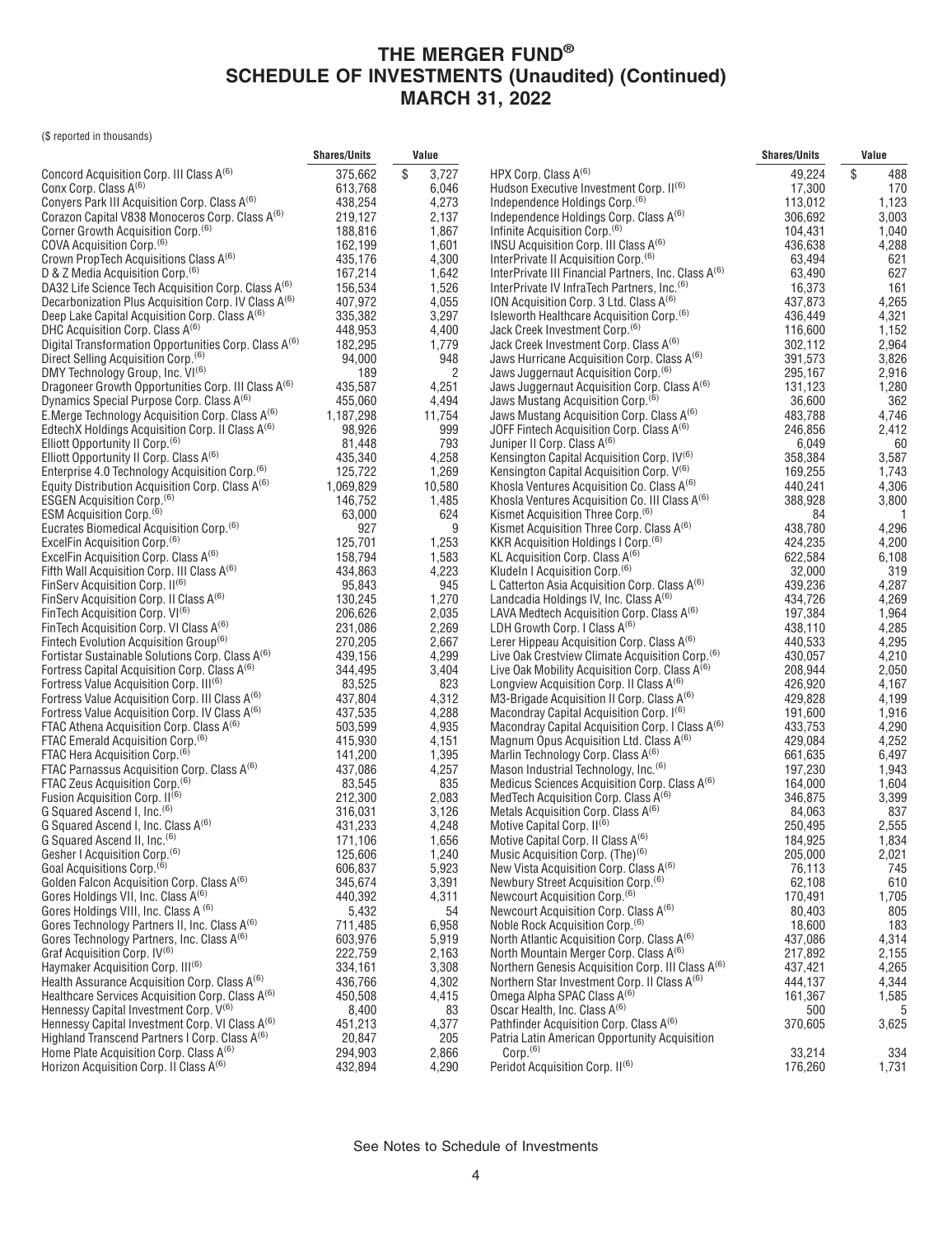(\$ reported in thousands)

|                                                                    | <b>Shares/Units</b> | Value       |
|--------------------------------------------------------------------|---------------------|-------------|
| Peridot Acquisition Corp. II Class A <sup>(6)</sup>                | 438,326             | \$<br>4,287 |
| Pershing Square Tontine Holdings Ltd. Class A(6)                   | 547,537             | 10,891      |
| Phoenix Biotech Acquisition Corp. <sup>(6)</sup>                   | 125,563             | 1,264       |
| Pioneer Merger Corp. Class A <sup>(6)</sup>                        | 436,650             | 4,279       |
| Pivotal Investment Corp. III <sup>(6)</sup>                        | 54,665              | 534         |
| Pontem Corp. Class A <sup>(6)</sup>                                | 403,899             | 3,962       |
| Portage Fintech Acquisition Corp. Class A(6)                       | 167,307             | 1.641       |
| Post Holdings Partnering Corp. Class A(6)                          | 651,708             | 6,374       |
| Prime Impact Acquisition (6)                                       | 3,935               | 39          |
| Prime Impact Acquisition I Class A <sup>(6)</sup>                  | 454,200             | 4,492       |
| Progress Acquisition Corp. <sup>(6)</sup>                          | 6,819               | 68          |
| PROOF Acquisition Corp. 1 <sup>(6)</sup>                           | 334,456             | 3,321       |
| Property Solutions Acquisition Corp. II(6)                         | 130,444             | 1,277       |
| Prospector Capital Corp. Class A <sup>(6)</sup>                    | 465,264             | 4,560       |
| Pyrophyte Acquisition Corp. <sup>(b)</sup>                         | 167,546             | 1,686       |
| Queen's Gambit Growth Capital Class A <sup>(6)</sup>               | 525,881             | 5,259       |
| RedBall Acquisition Corp. Class A <sup>(6)</sup>                   | 791,741             | 7,862       |
| Revolution Healthcare Acquisition Corp. Class A <sup>(6)</sup>     | 879,167             | 8,625       |
| RMG Acquisition Corp. III Class A <sup>(6)</sup>                   | 863,887             | 8,466       |
| Rocket Internet Growth Opportunities Corp. <sup>(6)</sup>          | 372,661             | 3,656       |
| Ross Acquisition Corp. II <sup>(6)</sup>                           | 11,064              | 110         |
| Ross Acquisition Corp. II Class A <sup>(6)</sup>                   | 433,661             | 4,259       |
| RXR Acquisition Corp. Class A <sup>(6)</sup>                       | 445,738             | 4,346       |
| ScION Tech Growth II <sup>(6)</sup>                                | 80,650              | 793         |
| Screaming Eagle Acquisition Corp. <sup>(6)</sup>                   | 753,357             | 7,534       |
| Seaport Calibre Materials Acquisition Corp. <sup>(6)</sup>         | 83,325              | 826         |
| Semper Paratus Acquisition Corp. <sup>(6)</sup>                    | 167,465             | 1,691       |
| Senior Connect Acquisition Corp. I Class A(6)                      | 317,258             | 3,112       |
| Shelter Acquisition Corp. 1 <sup>(6)</sup>                         | 379,078             | 3,768       |
| ShoulderUp Technology Acquisition Corp. Class A(6)                 | 187,519             | 1,851       |
| SILVERspac, Inc. Class A <sup>(6)</sup>                            | 39,614              | 382         |
| Simon Property Group Acquisition Holdings, Inc. <sup>(6)</sup>     | 368,092             | 3,633       |
| Simon Property Group Acquisition Holdings, Inc.<br>Class $A^{(6)}$ |                     | 6,327       |
| Slam Corp. <sup>(6)</sup>                                          | 646,902<br>407,140  | 4,006       |
| Slam Corp. Class A(6)                                              | 31,355              | 306         |
| Soar Technology Acquisition Corp. <sup>(6)</sup>                   | 84,290              | 862         |
| Social Capital Hedosophia Holdings Corp. VI                        |                     |             |
| Class $A^{(6)}$                                                    | 262,291             | 2,649       |
| Social Capital Suvretta Holdings Corp. I Class A <sup>(6)</sup>    | 119,151             | 1,178       |
| Social Capital Suvretta Holdings Corp. III Class A <sup>(6)</sup>  | 24                  | (8)         |
| Social Capital Suvretta Holdings Corp. IV Class A <sup>(6)</sup>   | 23,830              | 232         |
| Software Acquisition Group, Inc. III Class A <sup>(6)</sup>        | 9,551               | 95          |
| Sound Point Acquisition Corp. I Ltd. <sup>(6)</sup>                | 41,468              | 417         |
| Supernova Partners Acquisition Co. III Ltd. Class A <sup>(6)</sup> | 831,008             | 8,127       |
| Sustainable Development Acquisition I Corp. <sup>(6)</sup>         | 22,700              | 224         |
| SVF Investment Corp. <sup>(6)</sup>                                | 139,921             | 1,388       |
| SVF Investment Corp. Class A <sup>(6)</sup>                        | 440,012             | 4,312       |
| SVF Investment Corp. 2 Class A(6)                                  | 13,746              | 135         |
| SVF Investment Corp. 3 Class A <sup>(6)</sup>                      | 346,286             | 3,432       |
| Tailwind Acquisition Corp. Class A(6)                              | 1,073,615           | 10,623      |
| Tailwind International Acquisition Corp. Class A(6)                | 94,415              | 924         |
| Target Global Acquisition I Corp. <sup>(6)</sup>                   | 375,602             | 3,745       |
| TCV Acquisition Corp. Class A <sup>(6)</sup>                       | 282,250             | 2,755       |
| Thunder Bridge Capital Partners III, Inc. Class A <sup>(6)</sup>   | 406,750             | 3,994       |
| Tishman Speyer Innovation Corp. II Class A <sup>(6)</sup>          | 352,710             | 3,457       |
| TortoiseEcofin Acquisition Corp. III Class A <sup>(6)</sup>        | 440,756             | 4,284       |
| Tribe Capital Growth Corp. I <sup>(6)</sup>                        | 222,494             | 2,187       |
| Tribe Capital Growth Corp. I Class A <sup>(6)</sup>                | 219,127             | 2,134       |
| Twelve Seas Investment Co. II(6)                                   | 31,437              | 309         |
| TZP Strategies Acquisition Corp. <sup>(6)</sup>                    | 50,000              | 493         |
| USHG Acquisition Corp. Class A <sup>(6)</sup>                      | 264,912             | 2,678       |
| Vectol Q Acquisition Corp. II Class A <sup>(6)</sup>               | 315,940             | 3,109       |
| Vector Acquisition Corp. II Class A <sup>(6)</sup>                 | 101,284             | 988         |

|                                                                                                         | <b>Shares/Units</b> | Value          |
|---------------------------------------------------------------------------------------------------------|---------------------|----------------|
| Virgin Group Acquisition Corp. II Class A <sup>(6)</sup>                                                | 816,663             | \$<br>8,052    |
| Viscogliosi Brothers Acquisition Corp. <sup>(6)</sup>                                                   | 125,599             | 1,248          |
| Vy Global Growth Class A <sup>(6)</sup><br>Warburg Pincus Capital Corp. I Class A <sup>(6)</sup>        | 567,814<br>434,280  | 5,621<br>4,269 |
| Warrior Technologies Acquisition Co. Class A <sup>(6)</sup>                                             | 439,403             | 4,346          |
| Z-Work Acquisition Corp. Class A <sup>(6)</sup>                                                         | 290,581             | 2,839          |
| TOTAL SPECIAL PURPOSE ACQUISITION COMPANIES<br>(Identified Cost \$770,885)                              |                     | 766,796        |
|                                                                                                         |                     |                |
|                                                                                                         | Shares              |                |
| PURCHASED OPTIONS-0.1%                                                                                  |                     |                |
| (See open purchased options schedule)<br><b>Total Purchased Options</b>                                 |                     |                |
| (Premiums paid \$10,053)                                                                                |                     | 5,146          |
|                                                                                                         |                     |                |
| <b>PRIVATE INVESTMENTS IN PUBLIC EQUITY—0.0%</b><br>MarketWise, Inc. <sup>(6)</sup>                     | 65,608              | 310            |
| Microvast Holdings, Inc. (4)(6)(9)                                                                      | 61,000              | 388            |
| TOTAL PRIVATE INVESTMENTS IN PUBLIC EQUITY<br>(Identified Cost \$1,266)                                 |                     | 698            |
|                                                                                                         |                     |                |
| ESCROW NOTES—2.7%                                                                                       |                     |                |
| Financials-2.7%                                                                                         |                     |                |
| Altaba, Inc. Escrow <sup>(6)</sup>                                                                      | 20,262,111          | 118,533        |
| Industrials-0.0%                                                                                        |                     |                |
| AMR Corp. Escrow Shares <sup>(4)(6)</sup>                                                               | 1,243,406           | 25             |
| <b>TOTAL ESCROW NOTES</b><br>(Identified Cost \$83,158)                                                 |                     | 118,558        |
| TOTAL LONG-TERM INVESTMENTS—69.9%                                                                       |                     |                |
| (Identified Cost \$3,048,457)                                                                           |                     | 3,062,183      |
| SHORT-TERM INVESTMENTS-25.8%                                                                            |                     |                |
| Money Market Mutual Funds-25.8%                                                                         |                     |                |
| <b>BlackRock Liquidity FedFund, Institutional Shares</b>                                                |                     |                |
| (seven-day effective yield $0.231\%$ ) <sup>(10)</sup><br>Federated Hermes Government Obligations Fund, | 192,800,000         | 192,800        |
| Institutional Shares (seven-day effective yield                                                         |                     |                |
| $0.140\%)^{(10)}$                                                                                       | 164,975,890         | 164,976        |
| Goldman Sachs Financial Square Government Fund,<br>Standard Shares (seven-day effective yield           |                     |                |
| $0.248\%$ <sup>(10)</sup>                                                                               | 192,800,000         | 192,800        |
| Invesco Government & Agency Portfolio,<br>Institutional Shares (seven-day effective yield               |                     |                |
| $0.249\%)^{(10)}$                                                                                       | 192,800,000         | 192,800        |
| JPMorgan U.S. Government Money Market Fund,                                                             |                     |                |
| Capital Shares (seven-day effective yield                                                               |                     |                |
| $0.246\%)^{(10)}$<br><b>Morgan Stanley Liquidity Fund Government</b>                                    | 192,800,000         | 192,800        |
| Portfolio, Institutional Shares (seven-day effective                                                    |                     |                |
| yield 0.230%) <sup>(10)</sup>                                                                           | 192,800,000         | 192,800        |
| TOTAL SHORT-TERM INVESTMENTS<br>(Identified Cost \$1,128,976)                                           |                     | 1,128,976      |
|                                                                                                         |                     |                |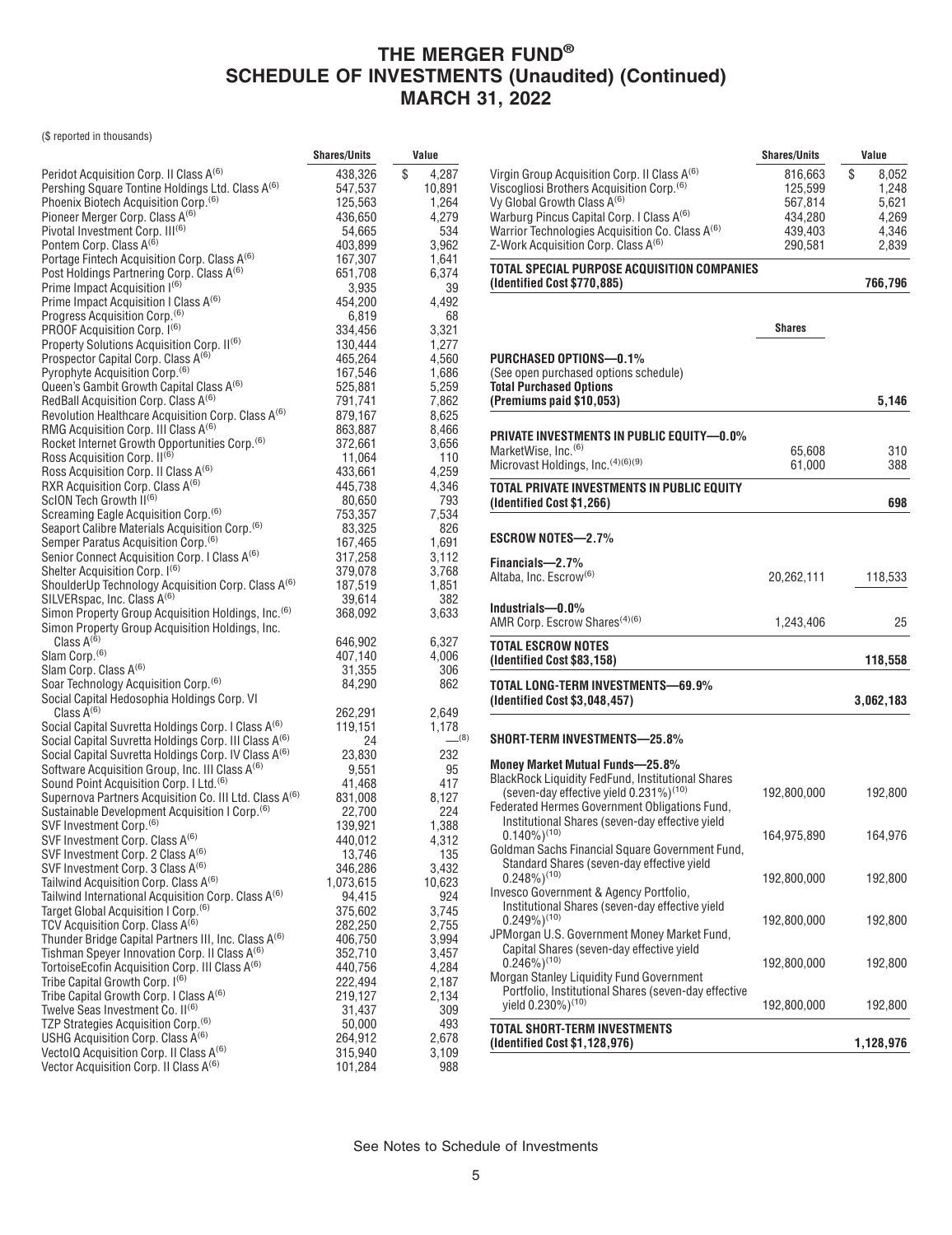(\$ reported in thousands)

|                                                                                     | Shares                  | Value                  |
|-------------------------------------------------------------------------------------|-------------------------|------------------------|
| TOTAL INVESTMENTS, BEFORE SECURITIES SOLD SHORT AND                                 |                         |                        |
| WRITTEN OPTIONS-95.7%<br>(Identified Cost \$4,177,433)                              |                         | \$4,191,159            |
| SECURITIES SOLD SHORT—(5.5)%                                                        |                         |                        |
|                                                                                     | Par Value               |                        |
| U.S. GOVERNMENT SECURITY-(0.0)%                                                     |                         |                        |
| U.S. Treasury Notes<br>2.375%, 5/15/51                                              | \$<br>(1, 170)          | (1, 146)               |
| <b>TOTAL U.S. GOVERNMENT SECURITY</b><br>(Identified Cost \$(1,293))                |                         | (1, 146)               |
|                                                                                     | Shares                  |                        |
| COMMON STOCKS-(5.5)%                                                                |                         |                        |
| Communication Services-(1.1)%<br>Take-Two Interactive Software, Inc. <sup>(6)</sup> | (301, 126)              | (46, 295)              |
| Energy— $(0.3)$ %<br>Whiting Petroleum Corp.                                        | (142, 599)              | (11, 623)              |
|                                                                                     |                         |                        |
| Financials-(1.9)%<br>Aon plc                                                        | (99, 153)               | (32, 288)              |
| M&T Bank Corp.                                                                      | (307,092)               | (52,052)               |
|                                                                                     |                         | (84, 340)              |
| Information Technology-(1.1)%                                                       |                         |                        |
| Entegris, Inc.<br>MKS Instruments, Inc.                                             | (214, 194)<br>(70, 389) | (28, 115)<br>(10, 558) |
| NortonLifeLock, Inc.                                                                | (371, 250)              | (9,846)                |
|                                                                                     |                         | (48, 519)              |
| Real Estate— $(1.1)$ %<br>Healthcare Realty Trust, Inc.                             |                         |                        |
|                                                                                     | (1,805,718)             | (49, 621)              |
| TOTAL COMMON STOCKS<br>(Identified Proceeds \$(237,377))                            |                         | (240, 398)             |
| TOTAL SECURITIES SOLD SHORT<br>(Identified Proceeds \$(238,670))                    |                         | (241, 544)             |
| WRITTEN OPTIONS-(0.5)%                                                              |                         |                        |
| (See open written options schedule)                                                 |                         |                        |
| <b>Total Written Options</b><br>(Premiums received \$22,280)                        |                         |                        |
|                                                                                     |                         | (21, 496)              |
| TOTAL INVESTMENTS, NET OF SECURITIES SOLD SHORT AND                                 |                         |                        |
| <b>WRITTEN OPTIONS-89.7%</b><br>(Identified Cost \$3,916,483)                       |                         | \$3,928,119            |
| Other assets and liabilities, net-10.3%                                             |                         | 450,574                |
| NET ASSETS-100.0%                                                                   |                         | \$4,378,693            |

#### **Abbreviations:**

- ADR American Depositary Receipt
- ETF Exchange-Traded Fund
- LIBOR London Interbank Offered Rate
- LLC Limited Liability Company
- LLP Limited Liability Partnership<br>LP Limited Partnership
- Limited Partnership
- OBFR Overnight Bank Funding Rate
- REIT Real Estate Investment Trust
- S&P Standard & Poor's
- SOFR Secured Overnight Financing Rate
- SPAC Special Purpose Acquisition Company
- SPDR S&P Depositary Receipt

#### **Footnote Legend:**

- (1) Security exempt from registration under Rule 144A of the Securities Act of 1933. These securities may be resold in transactions exempt from registration, normally to qualified institutional buyers. At March 31, 2022, these securities amounted to a value of \$190,102 or 4.3% of net assets.
- $(2)$  Security in default, interest payments are being received during the bankruptcy proceedings.
- (3) Variable rate security. Rate disclosed is as of March 31, 2022. Information in parenthesis represents benchmark and reference rate for each security. Certain variable rate securities are not based on a published reference rate and spread but are determined by the issuer or agent and are based on current market conditions, or, for mortgage-backed securities, are impacted by the individual mortgages which are paying off over time. These securities do not indicate a reference rate and spread in their descriptions.
- (4) The value of this security was determined using significant unobservable inputs and is reported as a Level 3 security in the Fair Value Hierarchy table located after the Schedule of Investments.
- (5) Security in default; no interest payments are being received during the bankruptcy proceedings.
- (6) Non-income producing.
- (7) All or a portion of the shares have been committed as collateral for open securities sold short, written option contracts, swap contracts, and forward currency exchange contracts.
- (8) Amount is less than \$500.
- $(9)$  All or a portion of the security is restricted.
- (10) Shares of this fund are publicly offered, and its prospectus and annual report are publicly available.

#### **Counterparties:**

| JPM |  |  | JPMorgan Chase Bank N.A. |
|-----|--|--|--------------------------|
|     |  |  |                          |

- GS Goldman Sachs & Co.
- BAML Bank of America--Merrill Lynch

### **Foreign Currencies:**

| AUD        | Australian Dollar             |
|------------|-------------------------------|
| CAD        | Canadian Dollar               |
| <b>EUR</b> | Euro                          |
| GBP        | United Kingdom Pound Sterling |
| JPY.       | Japanese Yen                  |
| <b>USD</b> | <b>United States Dollar</b>   |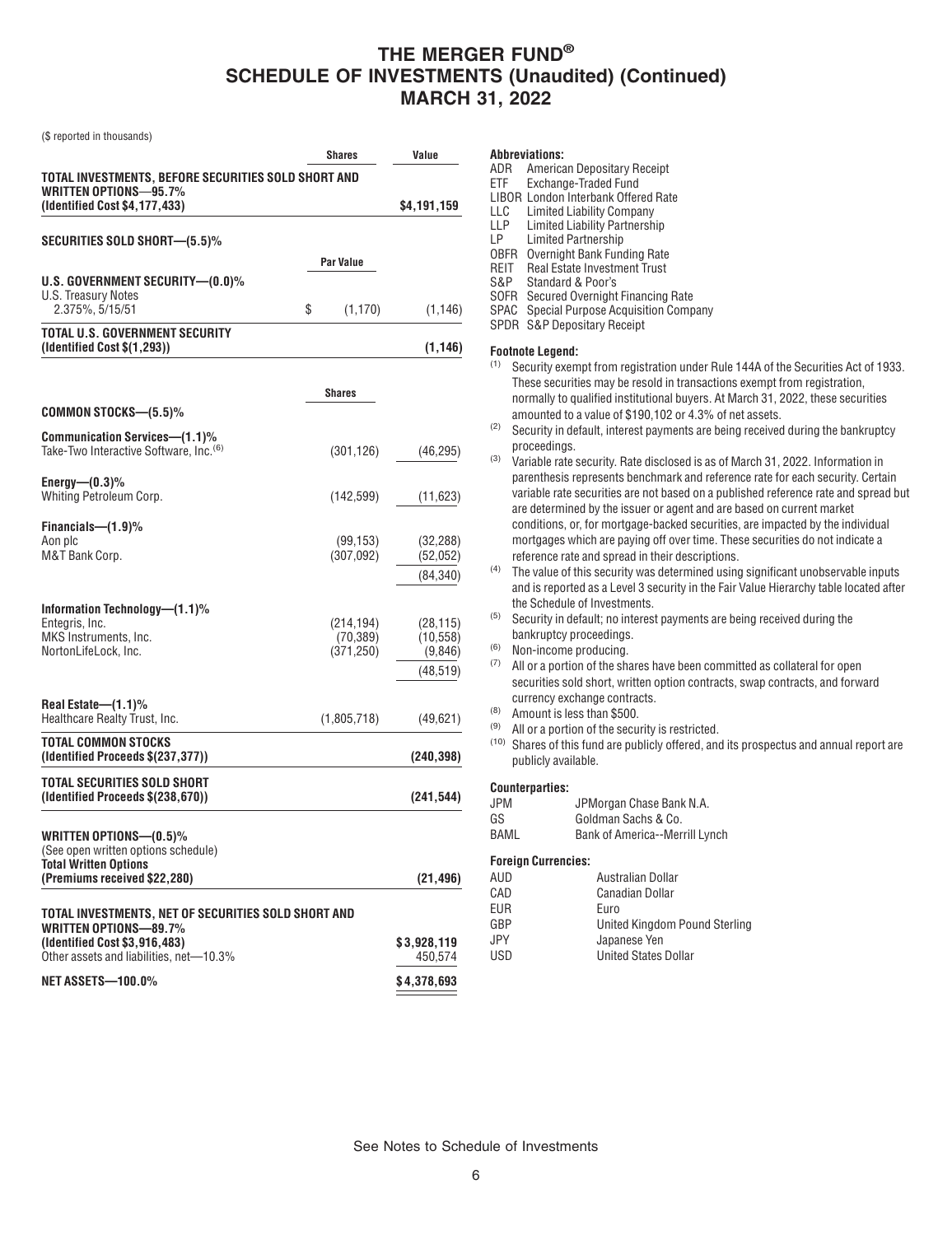(\$ reported in thousands)

| <b>Country Weightings<sup>t</sup></b>                                                               |      |
|-----------------------------------------------------------------------------------------------------|------|
| <b>United States</b>                                                                                | 86%  |
| Cayman Islands                                                                                      | 10   |
| Canada                                                                                              |      |
| <b>United Kingdom</b>                                                                               | 2    |
| Jersey                                                                                              |      |
| Other                                                                                               | (1)  |
| Total                                                                                               | 100% |
| $\frac{10}{6}$ of total investments net of securities sold short and written options as of March 31 |      |

of total investments, net of securities sold short and written options, as of March 31, 2022.

#### **Open Purchased Options contracts as of March 31, 2022 were as follows:**

| <b>Description of Options</b>                 | <b>Number</b><br>0f<br><b>Contracts</b> | <b>Contract</b><br>Notional<br>Amount | Strike<br>Price <sup>(1)</sup> | Expiration<br>Date | Value     |
|-----------------------------------------------|-----------------------------------------|---------------------------------------|--------------------------------|--------------------|-----------|
| Put Options <sup>(2)</sup>                    |                                         |                                       |                                |                    |           |
| AT&T. Inc.                                    | 13,725                                  | \$26.078                              | \$19.00                        | 06/17/22           | \$<br>192 |
| GlaxoSmithKline plc                           | 5,019                                   | 19.072                                | 38.00                          | 05/20/22           | 75        |
| Hartford Financial Services Group, Inc. (The) | 3,490                                   | 19.195                                | 55.00                          | 06/17/22           | 113       |
| iShares iBoxx High Yield Corporate Bond ETF   | 4,695                                   | 38.029                                | 81.00                          | 06/17/22           | 686       |
| Lennar Corp.                                  | 2,634                                   | 18.438                                | 70.00                          | 05/20/22           | 316       |
| Lennar Corp.                                  | 69                                      | 483                                   | 70.00                          | 08/19/22           | 25        |
| SPDR S&P 500 ETF Trust                        | 3.491                                   | 144.876                               | 415.00                         | 04/14/22           | 178       |
| Take-Two Interactive Software, Inc.           | 859                                     | 13.315                                | 155.00                         | 06/17/22           | 911       |
| Vodafone Group plc                            | 13,120                                  | 19,680                                | 15.00                          | 05/20/22           | 236       |
| XPO Logistics, Inc.                           | 2,826                                   | 19.076                                | 67.50                          | 08/19/22           | 1,413     |
| XPO Logistics, Inc.                           | 2,945                                   | 18,406                                | 62.50                          | 08/19/22           | 1,001     |
| <b>Total Purchased Options</b>                |                                         |                                       |                                |                    | \$5,146   |

### **Footnote Legend:**

(1) Strike price not reported in thousands.

(2) Exchange-traded options.

#### **Open Written Options contracts as of March 31, 2022 were as follows:**

|                                               | Number<br>οf     | Contract<br><b>Notional</b> | Strike               | Expiration |                      |
|-----------------------------------------------|------------------|-----------------------------|----------------------|------------|----------------------|
| <b>Description of Options</b>                 | <b>Contracts</b> | <b>Amount</b>               | Price <sup>(1)</sup> | Date       | Value                |
| Call Options <sup>(2)</sup>                   |                  |                             |                      |            |                      |
| Activision Blizzard, Inc.                     | (1, 354)         | \$(10, 493)                 | \$77.50              | 04/14/22   | \$<br>(425)          |
| Activision Blizzard, Inc.                     | (1, 146)         | (8,881)                     | 77.50                | 05/20/22   | (352)                |
| Activision Blizzard, Inc.                     | (2, 462)         | (19,696)                    | 80.00                | 05/20/22   | (276)                |
| Anaplan, Inc.                                 | (210)            | (1,470)                     | 70.00                | 04/14/22   | (1)                  |
| Anaplan, Inc.                                 | (2,098)          | (14, 161)                   | 67.50                | 05/20/22   | (19)                 |
| Anaplan, Inc.                                 | (755)            | (5, 285)                    | 70.00                | 05/20/22   | (4)                  |
| AT&T, Inc.                                    | (13, 725)        | (30, 195)                   | 22.00                | 06/17/22   | (2,704)              |
| Citrix Systems, Inc.                          | (855)            | (8,977)                     | 105.00               | 04/14/22   | (4)                  |
| Five9, Inc.                                   | (504)            | (5, 544)                    | 110.00               | 04/14/22   | (202)                |
| GlaxoSmithKline plc                           | (5,019)          | (20, 578)                   | 41.00                | 05/20/22   | (1, 481)             |
| Hartford Financial Services Group, Inc. (The) | (3, 490)         | (22, 685)                   | 65.00                | 06/17/22   | (3, 106)             |
| Houghton Mifflin Harcourt Co.                 | (1, 153)         | (2,594)                     | 22.50                | 05/20/22   | (35)                 |
| Houghton Mifflin Harcourt Co.                 | (7)              | (18)                        | 25.00                | 05/20/22   | $(-)^{(3)}$          |
| Houghton Mifflin Harcourt Co.                 | (7,087)          | (15, 946)                   | 22.50                | 06/17/22   | (248)                |
| Lennar Corp.                                  | (2,634)          | (19, 755)                   | 75.00                | 05/20/22   | (2, 186)             |
| Lennar Corp.                                  | (69)             | (518)                       | 75.00                | 08/19/22   | (75)                 |
| Magnachip Semiconductor Corp.                 | (493)            | (863)                       | 17.50                | 04/14/22   | (12)                 |
| Mandiant, Inc.                                | (16)             | (40)                        | 25.00                | 04/14/22   | $-$ ) <sup>(3)</sup> |
| Mandiant, Inc.                                | (17)             | (41)                        | 24.00                | 09/16/22   | $-$ <sup>(3)</sup>   |
| MoneyGram International, Inc.                 | (2,359)          | (2,595)                     | 11.00                | 04/14/22   | (2)                  |
| MoneyGram International, Inc.                 | (2,996)          | (3,296)                     | 11.00                | 05/20/22   | (9)                  |
| Plantronics, Inc.                             | (2, 349)         | (9,396)                     | 40.00                | 05/20/22   | (47)                 |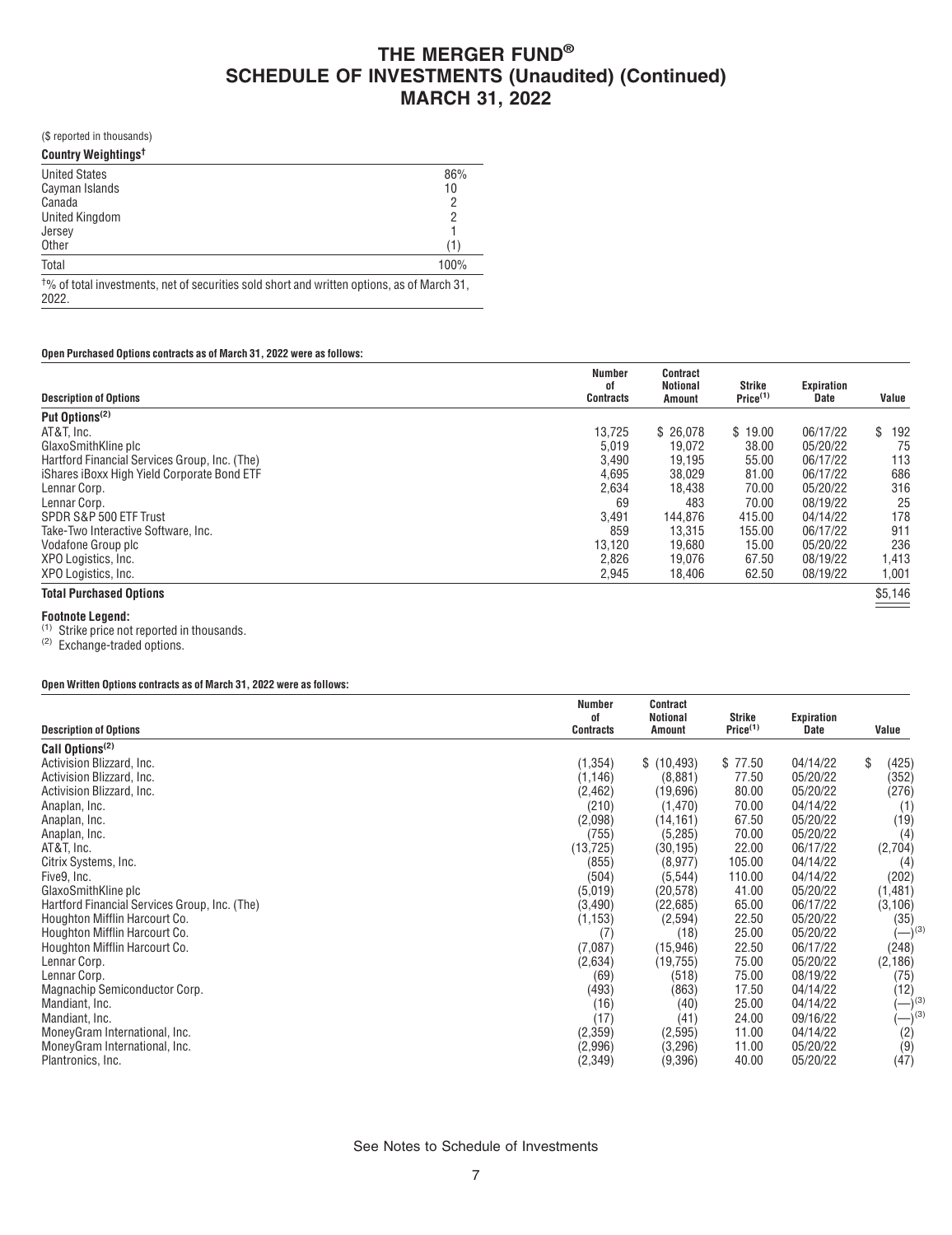### (\$ reported in thousands)

### **Open Written Options contracts as of March 31, 2022 were as follows:**

| <b>Description of Options</b>               | <b>Number</b><br>01<br><b>Contracts</b> | Contract<br>Notional<br><b>Amount</b> | Strike<br>Price <sup>(1)</sup> | Expiration<br>Date | Value       |
|---------------------------------------------|-----------------------------------------|---------------------------------------|--------------------------------|--------------------|-------------|
| Call Options <sup>(2)</sup>                 |                                         |                                       |                                |                    |             |
| Social Capital Hedosophia Holdings Corp. VI | (1,063)                                 | \$<br>(1,063)                         | \$10.00                        | 04/14/22           | (13)<br>\$  |
| Social Capital Hedosophia Holdings Corp. VI | 1,559)                                  | (1, 559)                              | 10.00                          | 05/20/22           | (33)        |
| SPDR S&P 500 ETF Trust                      | (873)                                   | (37, 975)                             | 435.00                         | 04/14/22           | (1,698)     |
| Vodafone Group plc                          | (13, 120)                               | (20, 992)                             | 16.00                          | 05/20/22           | (1, 443)    |
| XPO Logistics, Inc.                         | (2,945)                                 | (19,879)                              | 67.50                          | 08/19/22           | (3,375)     |
| XPO Logistics, Inc.                         | (2,826)                                 | (20, 488)                             | 72.50                          | 08/19/22           | (2,232)     |
| Zynga, Inc.                                 | (10, 042)                               | (8,034)                               | 8.00                           | 04/14/22           | (1, 265)    |
|                                             |                                         |                                       |                                |                    | (21, 247)   |
| Put Options <sup>(2)</sup>                  |                                         |                                       |                                |                    |             |
| iShares iBoxx High Yield Corporate Bond ETF | (4,695)                                 | (35, 213)                             | 75.00                          | 06/17/22           | (178)       |
| SPDR S&P 500 ETF Trust                      | (2,618)                                 | (102, 102)                            | 390.00                         | 04/14/22           | (71)        |
|                                             |                                         |                                       |                                |                    | (249)       |
| <b>Total Written Options</b>                |                                         |                                       |                                |                    | \$(21, 496) |

### **Footnote Legend:**

(1) Strike price not reported in thousands.

(2) Exchange-traded options.

(3) Amount is less than \$500.

### **Forward foreign currency exchange contracts as of March 31, 2022 were as follows:**

| Sold<br><b>Purchased</b><br>Sold<br>Counterparty<br>Date<br>Appreciation<br>(Depreciation)<br>63,420<br>GS<br>925<br>AUD<br>85,980<br><b>USD</b><br>04/08/22<br>\$<br>\$<br>AUD<br><b>USD</b><br>643<br>464<br><b>JPM</b><br>04/11/22<br>18<br>GBP<br>GS<br><b>USD</b><br>3,416<br>04/20/22<br>2,543<br>(75)<br>3,839<br>GBP<br><b>USD</b><br>5,062<br><b>JPM</b><br>05/04/22<br>(21)<br>794<br>GBP<br><b>USD</b><br>1,048<br><b>JPM</b><br>09/14/22<br>(5)<br><b>JPY</b><br><b>USD</b><br>14,462<br>1,754,380<br><b>JPM</b><br>04/22/22<br>(46)<br>GS<br><b>USD</b><br>61,624<br>85,979<br>04/08/22<br>(2,720)<br>AUD<br>GS<br>8,974<br><b>USD</b><br>12,534<br>04/11/22<br>(407)<br>AUD<br><b>USD</b><br>17,153<br>23,346<br>AUD<br><b>JPM</b><br>04/11/22<br>(318)<br>GS<br>98,891<br>GBP<br>72,253<br><b>USD</b><br>04/20/22<br>3,984 |  |
|-------------------------------------------------------------------------------------------------------------------------------------------------------------------------------------------------------------------------------------------------------------------------------------------------------------------------------------------------------------------------------------------------------------------------------------------------------------------------------------------------------------------------------------------------------------------------------------------------------------------------------------------------------------------------------------------------------------------------------------------------------------------------------------------------------------------------------------------|--|
|                                                                                                                                                                                                                                                                                                                                                                                                                                                                                                                                                                                                                                                                                                                                                                                                                                           |  |
|                                                                                                                                                                                                                                                                                                                                                                                                                                                                                                                                                                                                                                                                                                                                                                                                                                           |  |
|                                                                                                                                                                                                                                                                                                                                                                                                                                                                                                                                                                                                                                                                                                                                                                                                                                           |  |
|                                                                                                                                                                                                                                                                                                                                                                                                                                                                                                                                                                                                                                                                                                                                                                                                                                           |  |
|                                                                                                                                                                                                                                                                                                                                                                                                                                                                                                                                                                                                                                                                                                                                                                                                                                           |  |
|                                                                                                                                                                                                                                                                                                                                                                                                                                                                                                                                                                                                                                                                                                                                                                                                                                           |  |
|                                                                                                                                                                                                                                                                                                                                                                                                                                                                                                                                                                                                                                                                                                                                                                                                                                           |  |
|                                                                                                                                                                                                                                                                                                                                                                                                                                                                                                                                                                                                                                                                                                                                                                                                                                           |  |
|                                                                                                                                                                                                                                                                                                                                                                                                                                                                                                                                                                                                                                                                                                                                                                                                                                           |  |
|                                                                                                                                                                                                                                                                                                                                                                                                                                                                                                                                                                                                                                                                                                                                                                                                                                           |  |
| <b>USD</b><br>33,207<br>3,807,788<br><b>JPM</b><br>1,915<br>JPY<br>04/22/22                                                                                                                                                                                                                                                                                                                                                                                                                                                                                                                                                                                                                                                                                                                                                               |  |
| GS<br><b>USD</b><br>1,755<br><b>EUR</b><br>04/29/22<br>41<br>1,548                                                                                                                                                                                                                                                                                                                                                                                                                                                                                                                                                                                                                                                                                                                                                                        |  |
| 158<br>5,199<br>GBP<br>3,839<br><b>USD</b><br><b>JPM</b><br>05/04/22                                                                                                                                                                                                                                                                                                                                                                                                                                                                                                                                                                                                                                                                                                                                                                      |  |
| <b>USD</b><br>52,741<br>66,522<br><b>JPM</b><br>CAD<br>05/20/22<br>(461)                                                                                                                                                                                                                                                                                                                                                                                                                                                                                                                                                                                                                                                                                                                                                                  |  |
| 22,238<br><b>USD</b><br>24,316<br><b>EUR</b><br><b>JPM</b><br>05/26/22<br>(334)                                                                                                                                                                                                                                                                                                                                                                                                                                                                                                                                                                                                                                                                                                                                                           |  |
| 6,325<br>JPY<br>52<br><b>USD</b><br>761,976<br><b>JPM</b><br>06/22/22                                                                                                                                                                                                                                                                                                                                                                                                                                                                                                                                                                                                                                                                                                                                                                     |  |
| 29<br>913<br>GS<br><b>USD</b><br>EUR<br>796<br>06/24/22                                                                                                                                                                                                                                                                                                                                                                                                                                                                                                                                                                                                                                                                                                                                                                                   |  |
| 8,786<br>GBP<br>6,509<br>06/29/22<br>238<br><b>USD</b><br><b>JPM</b>                                                                                                                                                                                                                                                                                                                                                                                                                                                                                                                                                                                                                                                                                                                                                                      |  |
| GS<br><b>USD</b><br>20,991<br>29,312<br>07/20/22<br>(988)<br>AUD                                                                                                                                                                                                                                                                                                                                                                                                                                                                                                                                                                                                                                                                                                                                                                          |  |
| GS<br>157<br><b>USD</b><br>8,175<br><b>EUR</b><br>7,214<br>07/20/22                                                                                                                                                                                                                                                                                                                                                                                                                                                                                                                                                                                                                                                                                                                                                                       |  |
| GS<br><b>USD</b><br>15,355<br>21,030<br>(417)<br>AUD<br>07/27/22                                                                                                                                                                                                                                                                                                                                                                                                                                                                                                                                                                                                                                                                                                                                                                          |  |
| $-$ (1)<br><b>USD</b><br>1,043<br>GBP<br>794<br><b>JPM</b><br>09/14/22                                                                                                                                                                                                                                                                                                                                                                                                                                                                                                                                                                                                                                                                                                                                                                    |  |
| (78)<br><b>USD</b><br>24,635<br><b>EUR</b><br>22,157<br><b>JPM</b><br>09/15/22                                                                                                                                                                                                                                                                                                                                                                                                                                                                                                                                                                                                                                                                                                                                                            |  |
| GS<br><b>USD</b><br>8,873<br><b>EUR</b><br>7,990<br>(80)<br>11/23/22                                                                                                                                                                                                                                                                                                                                                                                                                                                                                                                                                                                                                                                                                                                                                                      |  |
| <b>Total</b><br>\$7,517<br>\$ (5,950)                                                                                                                                                                                                                                                                                                                                                                                                                                                                                                                                                                                                                                                                                                                                                                                                     |  |

### **Footnote Legend:**

(1) Amount is less than \$500.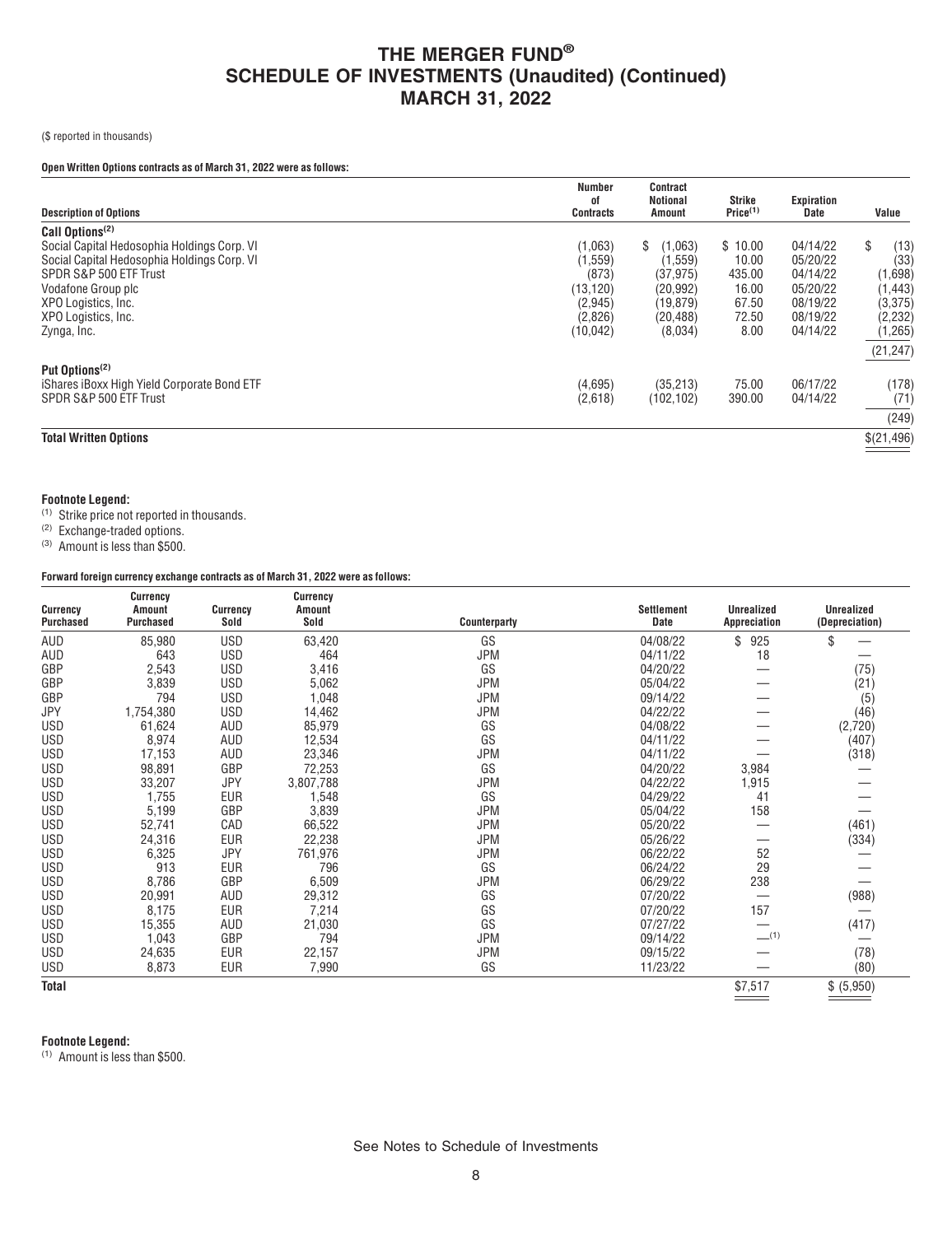(\$ reported in thousands)

### **Over-the-counter total return swaps outstanding as of March 31, 2022 were as follows:**

| <b>Referenced Entity</b>                           | Pay/Receive | Financing Rate <sup>(1)</sup>                          | Payment<br><b>Frequency</b> | <b>Counterparty</b>      | <b>Expiration</b><br>Date | Notional<br>Amount       |                          | Value          | <b>Unrealized</b><br>Appreciation | <b>Unrealized</b><br>(Depreciation) |
|----------------------------------------------------|-------------|--------------------------------------------------------|-----------------------------|--------------------------|---------------------------|--------------------------|--------------------------|----------------|-----------------------------------|-------------------------------------|
| <b>Long Total Return Swap</b><br><b>Contracts</b>  |             |                                                        |                             |                          |                           |                          |                          |                |                                   |                                     |
| Avast plc                                          | Pay         | $0.880\%$ (0.610% + SOFR)                              | 1 Month                     | GS                       | 09/12/22                  | 98,541                   | <b>USD</b>               | \$(7,212)      | \$<br>$\overline{\phantom{m}}$    | \$ (7,212)                          |
| <b>BP Midstream Partners LP</b>                    | Pay         | $1.330\%$ (1.010% + OBFR)                              | 1 Month                     | GS                       | 01/23/23                  | 3,047                    | <b>USD</b>               | 362            | 362                               |                                     |
| Bristol-Myers Squibb                               |             |                                                        |                             |                          |                           |                          |                          |                |                                   |                                     |
| $C_0$ . $(2)$ , $(3)$                              | Pay         | $0.000\%$                                              | 1 Month                     | BAML                     | 09/02/22                  | $\overline{\phantom{0}}$ | <b>USD</b>               | 371            | 371                               |                                     |
| <b>Brookfield Property LP</b>                      | Pay         | $1.070\%$ (0.750% + OBFR)                              | 1 Month                     | BAML                     | 12/08/22                  | 1,284                    | <b>USD</b>               | (133)          |                                   | (133)                               |
| Cazoo Group Ltd.                                   | Receive     | $(10.680\%)$ $((11.000)\% + 0BFR)$                     | 1 Month                     | BAML                     | 12/26/22                  | 1,704                    | <b>USD</b>               | (1, 167)       | —                                 | (1, 167)                            |
| Cazoo Group Ltd.                                   | Receive     | (17.73%) ((18.000)% + SOFR)                            | 1 Month                     | GS                       | 12/26/22                  | 4,311                    | <b>USD</b>               | (2,862)        |                                   | (2,862)                             |
| <b>CNP Assurances</b>                              | Pay         | $0.820\%$ (0.500% + OBFR)                              | 1 Month                     | BAML                     | 12/08/22                  | 25,343                   | <b>USD</b>               | (897)          | $\qquad \qquad -$                 | (897)                               |
| Crown Resorts Ltd.                                 | Pay         | $0.930\%$ (0.610% + OBFR)                              | 1 Month                     | GS                       | 03/20/23                  | 14,526                   | <b>USD</b>               | 762            | 762                               |                                     |
| Hitachi Metals Ltd.                                | Pay         | $0.870\%$ (0.550% + OBFR)                              | 3 Month                     | JPM                      | 08/19/22                  | 2,960                    | <b>USD</b>               | (340)          |                                   | (340)                               |
| Hitachi Metals Ltd.                                | Pay         | $0.870\%$ (0.550% + OBFR)                              | 3 Month                     | <b>JPM</b>               | 08/22/22                  | 845                      | <b>USD</b>               | (117)          | —                                 | (117)                               |
| Hitachi Metals Ltd.                                | Pay         | $0.870\%$ (0.550% + OBFR)                              | 3 Month                     | <b>JPM</b>               | 08/26/22<br>09/05/22      | 321                      | <b>USD</b><br><b>USD</b> | (43)           | —                                 | (43)                                |
| Hitachi Metals Ltd.<br>Hitachi Metals Ltd.         | Pay         | $0.870\%$ (0.550% + OBFR)<br>$0.870\%$ (0.550% + OBFR) | 3 Month<br>3 Month          | <b>JPM</b><br><b>JPM</b> | 09/12/22                  | 3,240<br>2,623           | <b>USD</b>               | (453)<br>(352) | —                                 | (453)<br>(352)                      |
| Hitachi Metals Ltd.                                | Pay<br>Pay  | $0.870\%$ (0.550% + OBFR)                              | 3 Month                     | <b>JPM</b>               | 09/19/22                  | 272                      | <b>USD</b>               | (38)           | —                                 | (38)                                |
| Hitachi Metals Ltd.                                | Pay         | $0.870\%$ (0.550% + OBFR)                              | 3 Month                     | <b>JPM</b>               | 12/08/22                  | 5,792                    | <b>USD</b>               | (693)          | —                                 | (693)                               |
| Hitachi Metals Ltd.                                | Pay         | $0.870\%$ (0.550% + OBFR)                              | 3 Month                     | <b>JPM</b>               | 12/09/22                  | 2,129                    | <b>USD</b>               | (260)          |                                   | (260)                               |
| InterTrust N.V.                                    | Pay         | $0.870\%$ (0.550% + OBFR)                              | 3 Month                     | <b>JPM</b>               | 02/27/23                  | 3,851                    | <b>USD</b>               | 32             | 32                                |                                     |
| InterTrust N.V.                                    | Pay         | $0.870\%$ (0.550% + OBFR)                              | 3 Month                     | <b>JPM</b>               | 03/28/23                  | 1.037                    | <b>USD</b>               | 10             | 10                                |                                     |
| InterTrust N.V.                                    | Pay         | $0.870\%$ (0.550% + OBFR)                              | 3 Month                     | <b>JPM</b>               | 04/03/23                  | 1,885                    | <b>USD</b>               | 4              | 4                                 | $\overbrace{\phantom{12322111}}$    |
| InterTrust N.V.                                    | Pay         | $0.870\%$ (0.550% + OBFR)                              | 3 Month                     | <b>JPM</b>               | 04/07/23                  | 2.968                    | <b>USD</b>               | 51             | 51                                |                                     |
| InterTrust N.V.                                    | Pay         | $0.870\%$ (0.550% + OBFR)                              | 3 Month                     | <b>JPM</b>               | 04/10/23                  | 10,453                   | <b>USD</b>               | 369            | 369                               |                                     |
| InterTrust N.V.                                    | Pay         | $0.870\%$ (0.550% + OBFR)                              | 3 Month                     | <b>JPM</b>               | 04/04/23                  | 3,372                    | <b>USD</b>               | 45             | 45                                |                                     |
| Lagardere S.A.                                     | Pay         | $0.930\%$ (0.610% + OBFR)                              | 1 Month                     | GS                       | 04/03/23                  | 8,571                    | <b>USD</b>               | 32             | 32                                |                                     |
| Link Administration                                |             |                                                        |                             |                          |                           |                          |                          |                |                                   |                                     |
| Holdings Ltd.                                      | Pay         | $0.880\%$ (0.610% + SOFR)                              | 1 Month                     | GS                       | 02/24/23                  | 20.115                   | <b>USD</b>               | 183            | 183                               |                                     |
| Meggit plc                                         | Pay         | $1.080\%$ (0.810% + SOFR)                              | 1 Month                     | GS                       | 09/12/22                  | 91,223                   | <b>USD</b>               | (4,506)        | $\qquad \qquad -$                 | (4,506)                             |
| Neles OY                                           | Pay         | $0.880\%$ (0.610% + SOFR)                              | 1 Month                     | GS                       | 01/02/23                  | 13.369                   | <b>USD</b>               | (3,986)        |                                   | (3,986)                             |
| Telecom Italia S.P.A                               | Pay         | $0.880\%$ (0.610% + SOFR)                              | 1 Month                     | GS                       | 02/13/23                  | 6,406                    | <b>USD</b>               | (1,742)        |                                   | (1,742)                             |
| <b>Toshiba Corporation</b>                         | Pay         | $0.870\%$ (0.550% + OBFR)                              | 3 Month                     | <b>JPM</b>               | 05/16/22                  | 6,191                    | <b>USD</b>               | (730)          |                                   | (730)                               |
| Uniper S.E.                                        | Pay         | $0.880\%$ (0.610% + SOFR)                              | 1 Month                     | GS                       | 12/12/22                  | 806                      | <b>USD</b>               | (325)          | $\overbrace{\phantom{12322111}}$  | (325)                               |
| Vifore Pharma AG                                   | Pay         | $0.930\%$ (0.610% + OBFR)                              | 1 Month                     | GS                       | 04/03/23                  | 33,053                   | <b>USD</b>               | 916            | 916                               |                                     |
| Vifore Pharma AG                                   | Pay         | $0.870\%$ (0.550% + OBFR)                              | 3 Month                     | <b>JPM</b>               | 04/03/23                  | 73,214                   | <b>USD</b>               | 1,043          | 1,043                             |                                     |
| Vifore Pharma AG<br>Willis Towers Watson plc       | Pay         | $0.870\%$ (0.550% + OBFR)                              | 3 Month<br>1 Month          | <b>JPM</b><br>GS         | 04/24/23<br>10/27/22      | 4,312<br>26,298          | <b>USD</b><br><b>USD</b> | 68<br>527      | 68<br>527                         | $\qquad \qquad$                     |
|                                                    | Pay         | $0.880\%$ (0.610% + SOFR)                              |                             |                          |                           |                          |                          |                | 4,775                             | (25, 856)                           |
| <b>Short Total Return Swap</b><br><b>Contracts</b> |             |                                                        |                             |                          |                           |                          |                          |                |                                   |                                     |
| BP plc                                             | Pay         | $(0.080\%)$ $((0.400)\% + 0BFR)$                       | 1 Month                     | BAML                     | 04/03/23                  | $(2,863)$ USD            |                          | (91)           |                                   | (91)                                |
| BP plc                                             | Pay         | $(0.080\%)$ $((0.400)\% + 0BFR)$                       | 1 Month                     | BAML                     | 04/04/23                  | (464) USD                |                          | 11             | 11                                |                                     |
| Healthcare Realty Trust,                           |             |                                                        |                             |                          |                           |                          |                          |                |                                   |                                     |
| Inc.<br>Healthcare Realty Trust,                   | Pay         | $(0.080\%)$ $((0.400)\% + 0BFR)$                       | 1 Month                     | BAML                     | 04/04/23                  | $(2,464)$ USD            |                          | 28             | 28                                |                                     |
| Inc.                                               | Pay         | $(0.080\%)$ $((0.400)\% + 0BFR)$                       | 1 Month                     | BAML                     | 04/25/23                  | $(3,504)$ USD            |                          | $-$ (4)        | $-$ (4)                           |                                     |
| Healthcare Realty Trust,<br>Inc.                   | Pay         | $(0.080\%)$ $((0.400)\% + 0BFR)$                       | 1 Month                     | BAML                     | 04/28/23                  | $(3,558)$ USD            |                          | 28             | 28                                |                                     |
| <b>Healthcare Realty Trust,</b>                    |             |                                                        |                             |                          |                           |                          |                          |                |                                   |                                     |
| Inc.<br>Healthcare Realty Trust,                   | Pay         | $(0.080\%)$ $((0.400)\% + 0BFR)$                       | 1 Month                     | BAML                     | 05/01/23                  | $(11,632)$ USD           |                          | 91             | 91                                |                                     |
| Inc.                                               | Pay         | $(0.080\%)$ $((0.400)\% + 0BFR)$                       | 1 Month                     | BAML                     | 05/04/23                  | $(3,942)$ USD            |                          | $-$ (4)        | $- (4)$                           |                                     |
| II-VI Incorporated                                 | Pay         | $(0.080\%) ((0.350)\% + SOFR)$                         | 1 Month                     | GS                       | 05/12/22                  | $(47,598)$ USD           |                          | 1,477          | 1,477                             |                                     |
| New York Community                                 |             |                                                        |                             |                          |                           |                          |                          |                |                                   |                                     |
| Bancorp, Inc.                                      | Pay         | $(0.080\%)$ $((0.400)\% + 0BFR)$                       | 1 Month                     | BAML                     | 01/10/23                  | $(2,343)$ USD            |                          | 306            | 306                               |                                     |
| <b>New York Community</b>                          |             |                                                        |                             |                          |                           |                          |                          |                |                                   |                                     |
| Bancorp, Inc.                                      | Pay         | $(0.080\%)$ $((0.400)\% + 0BFR)$                       | 1 Month                     | BAML                     | 01/13/23                  | $(2, 293)$ USD           |                          | 257            | 257                               |                                     |
| <b>New York Community</b><br>Bancorp, Inc.         |             | $(0.080\%)$ $((0.400)\% + 0BFR)$                       | 1 Month                     |                          | 01/16/23                  | (595) USD                |                          | 58             | 58                                |                                     |
|                                                    | Pay         |                                                        |                             | BAML                     |                           |                          |                          |                |                                   |                                     |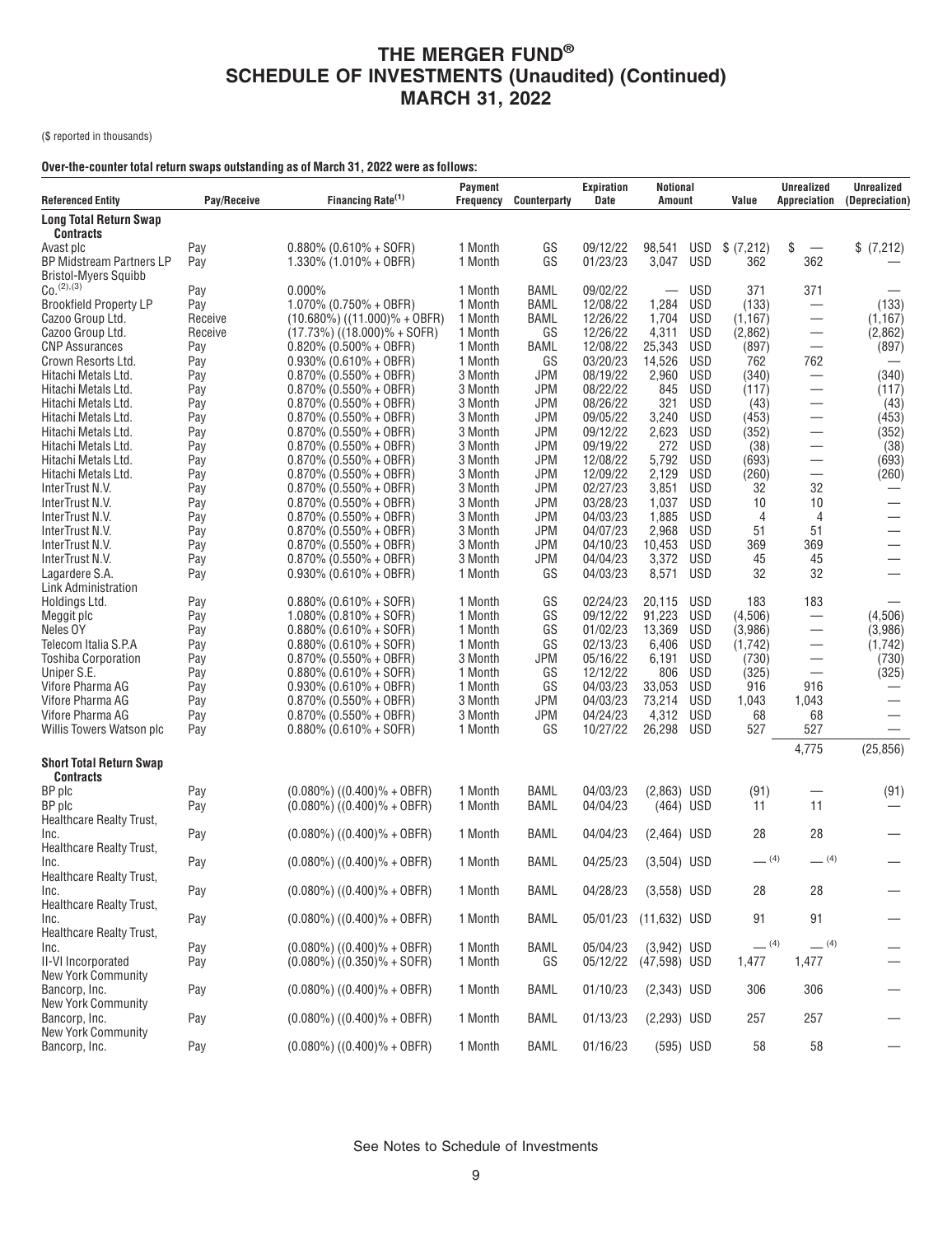(\$ reported in thousands)

### **Over-the-counter total return swaps outstanding as of March 31, 2022 were as follows (continued):**

| <b>Referenced Entity</b> | Pav/Receive | Financing Rate <sup>(1)</sup> | <b>Payment</b><br>Freauency | Counterparty | Expiration<br>Date | Notional<br>Amount | Value        | <b>Unrealized</b><br>Appreciation | Unrealized<br>(Depreciation) |
|--------------------------|-------------|-------------------------------|-----------------------------|--------------|--------------------|--------------------|--------------|-----------------------------------|------------------------------|
| Valmet Corp.             | Pay         | $0.000\%$ ((0.270)% + SOFR)   | Month                       | GS           | 01/02/23           | (11, 962)          | USD \$ 2,581 | \$2,581                           | __                           |
|                          |             |                               |                             |              |                    |                    |              | 4.837                             | (91)                         |
| <b>Total</b>             |             |                               |                             |              |                    |                    |              | \$9,612<br>$\equiv$ $\equiv$      | \$(25,947)<br>$\sim$         |

### **Footnote Legend:**

 $(1)$  The Fund pays the floating rate (+/- a spread) and receives the total return of the reference entity.

(2) The value of this security was determined using significant unobservable inputs and is reported as a Level 3 security in the Fair Value Hierarchy table located after the Schedule of Investments.

<sup>(3)</sup> Security held is the direct result of a corporate action. There is no associated financing rate and the security is held with a zero cost basis.

(4) Amount is less than \$500.

The following table summarizes the market value of the Fund's investments as of March 31, 2022, based on the inputs used to value them (See Security Valuation Note 1 in the Notes to Schedule of Investments):

|                                                             | Total<br>Value at<br>March 31, 2022 | Level 1<br><b>Quoted Prices</b> | Level 2<br>Significant<br>Observable<br>Inputs | Level 3<br>Significant<br>Unobservable<br>Inputs |
|-------------------------------------------------------------|-------------------------------------|---------------------------------|------------------------------------------------|--------------------------------------------------|
| Assets:                                                     |                                     |                                 |                                                |                                                  |
| <b>Debt Securities:</b>                                     |                                     |                                 |                                                |                                                  |
| <b>Corporate Bonds and Notes</b>                            | 223,539<br>\$                       | \$                              | \$223,539                                      | \$                                               |
| Leveraged Loans                                             | 44.860                              |                                 | 28,937                                         | 15,923                                           |
| <b>Equity Securities:</b>                                   |                                     |                                 |                                                |                                                  |
| <b>Common Stocks</b>                                        | 1.895.216                           | 1,883,812                       | 10,879                                         | 525                                              |
| Rights                                                      | $464^{(1)}$                         |                                 |                                                | $464^{(1)}$                                      |
| <b>Escrow Notes</b>                                         | 118,558                             |                                 | 118,533                                        | 25                                               |
| Warrants                                                    | $3,445^{(1)}$                       | 2.876                           |                                                | $569^{(1)}$                                      |
| <b>Special Purpose Acquisition Companies</b>                | 766,796                             | 761,537                         | 5,259                                          |                                                  |
| <b>Preferred Stock</b>                                      | 3,461                               | 3,461                           |                                                |                                                  |
| Private Investments in Public Equity                        | 698                                 | 310                             |                                                | 388                                              |
| Money Market Mutual Fund                                    | 1,128,976                           | 1,128,976                       |                                                |                                                  |
| <b>Other Financial Instruments:</b>                         |                                     |                                 |                                                |                                                  |
| <b>Purchased Options</b>                                    | 5,146                               | 3,545                           | 1,601                                          |                                                  |
| <b>Forward Foreign Currency Exchange Contracts</b>          | 7,813                               |                                 | 7,813                                          |                                                  |
| Over-the-Counter Total Return Swaps                         | 9,612                               |                                 | 9,241                                          | 371                                              |
| Total Investments, before Securities Sold Short and Written |                                     |                                 |                                                |                                                  |
| Options                                                     | 4,208,584                           | 3,784,517                       | 405,802                                        | 18,265                                           |
|                                                             |                                     |                                 |                                                |                                                  |
| Liabilities:                                                |                                     |                                 |                                                |                                                  |
| Securities Sold Short:                                      |                                     |                                 |                                                |                                                  |
| <b>Common Stocks</b>                                        | (240, 398)                          | (240, 398)                      |                                                |                                                  |
| U.S. Government Security                                    | (1, 146)                            |                                 | (1, 146)                                       |                                                  |
| <b>Other Financial Instruments:</b>                         |                                     |                                 |                                                |                                                  |
| <b>Written Options</b>                                      | (21, 496)                           | (13,093)                        | (8,403)                                        |                                                  |
| Forward Foreign Currency Exchange Contracts                 | (6, 246)                            |                                 | (6, 246)                                       |                                                  |
| Over-the-Counter Total Return Swaps                         | (25, 947)                           |                                 | (25, 947)                                      |                                                  |
| <b>Total Liabilities</b>                                    | (295, 233)                          | (253, 491)                      | (41, 742)                                      |                                                  |
| Total Investments, Net of Securities Sold Short and Written |                                     |                                 |                                                |                                                  |
| Options                                                     | \$3,913,351                         | \$3,531,026                     | \$364,060                                      | \$18,265                                         |
|                                                             |                                     |                                 |                                                |                                                  |

(1) Includes internally fair valued securities currently priced at zero (\$0).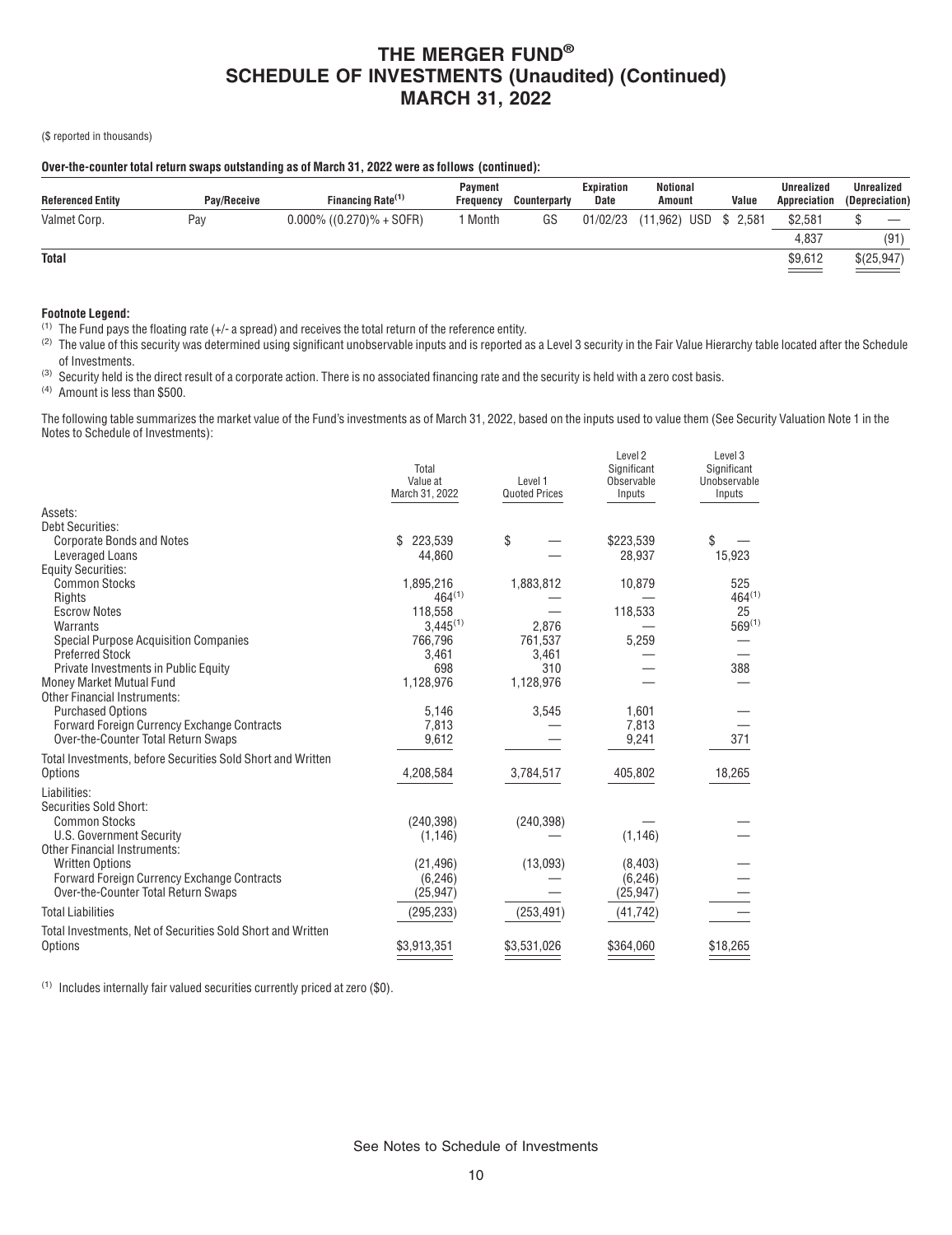(\$ reported in thousands)

Security held by the Fund with an end of period value of \$525 was transferred from Level 2 to Level 3 due to a decrease in trading activities at period end.

Some of the Fund's investments that were categorized as Level 3 may have been valued utilizing third party pricing information without adjustment. If applicable such valuations are based on unobservable inputs. A significant change in third party information could result in a significantly lower or higher value of Level 3 investments.

Management has determined that the amount of Level 3 securities compared to total net assets is not material; therefore, the roll-forward of Level 3 securities and assumptions are not shown for the period ended March 31, 2022.